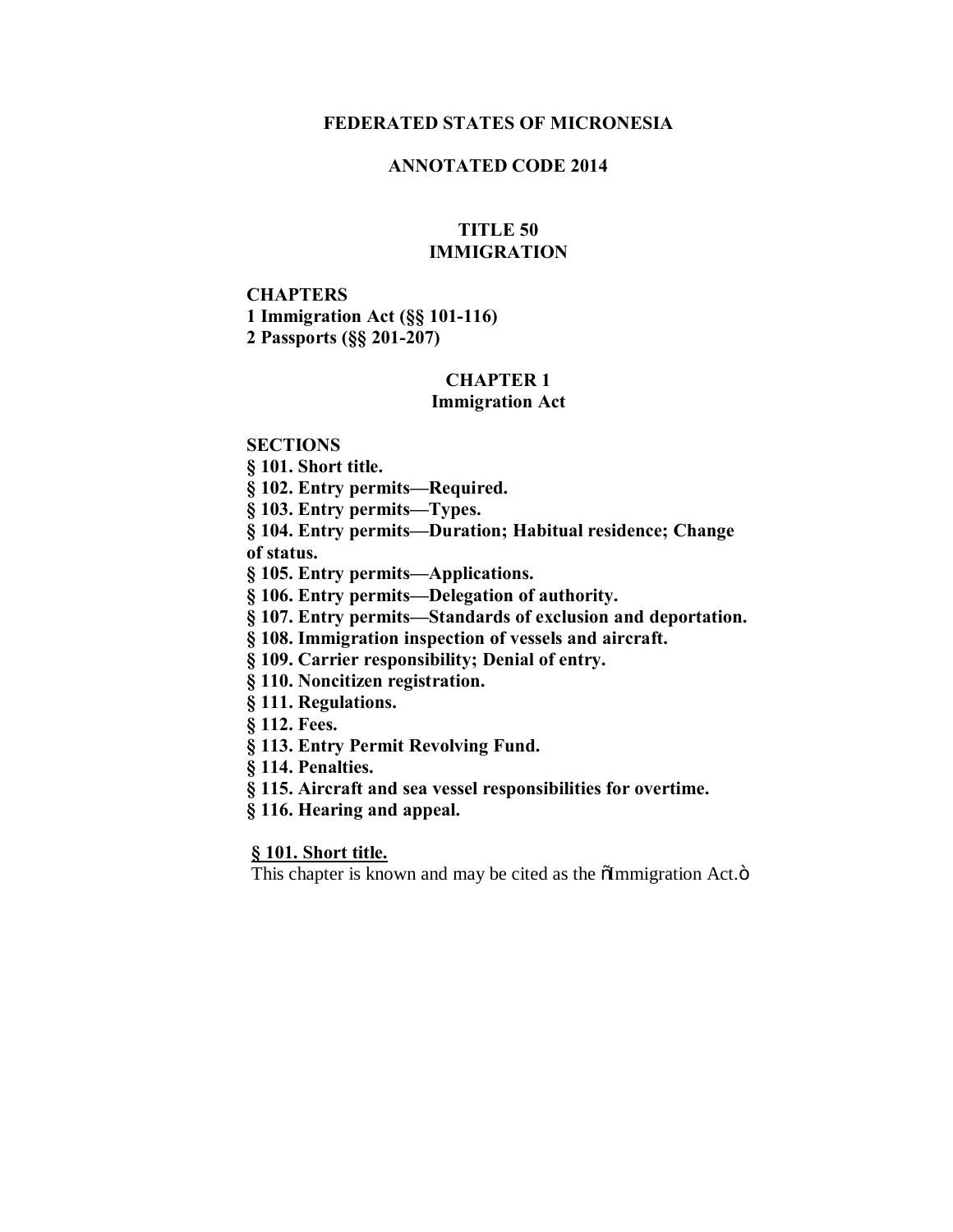**Source:** PL 1-79 § 1; PL 1-130 § 1, modified.

**Cross-reference:** FSM Const., art. IX, § 2(c) states as follows:

> Section 2. The following powers are expressly delegated to Congress:

> > (c) to regulate immigration, emigration, naturalization, and citizenship;

. . .

. . .

The provisions of the Constitution are found in Part I of this code.

**Editor's note:** Provisions of the Immigration Act relating to ports of entry are codified at chapter 2 of title 18 (Territory, Economic Zones and Ports of Entry).

**Case annotations:** The FSM Supreme Court and the FSM must not be lured into the role of mediator between visitors and their nations of citizenship. Only in the rarest of circumstances, if ever, would the court second-guess and scrutinize the conditions which other nations place upon offers of funds to their own citizens to assist those persons to comply with FSM immigration laws.*FSM v. Jorg*, 1 FSM R. 378, 385-86 (Pon. 1983).

A rule that treats aliens unequally to citizens involves immigration and foreign affairs. *Berman v. FSM Supreme Court (I)*, 5 FSM R. 364, 366 (Pon. 1992).

Congress and the President respectively have the power to regulate immigration and conduct foreign affairs while the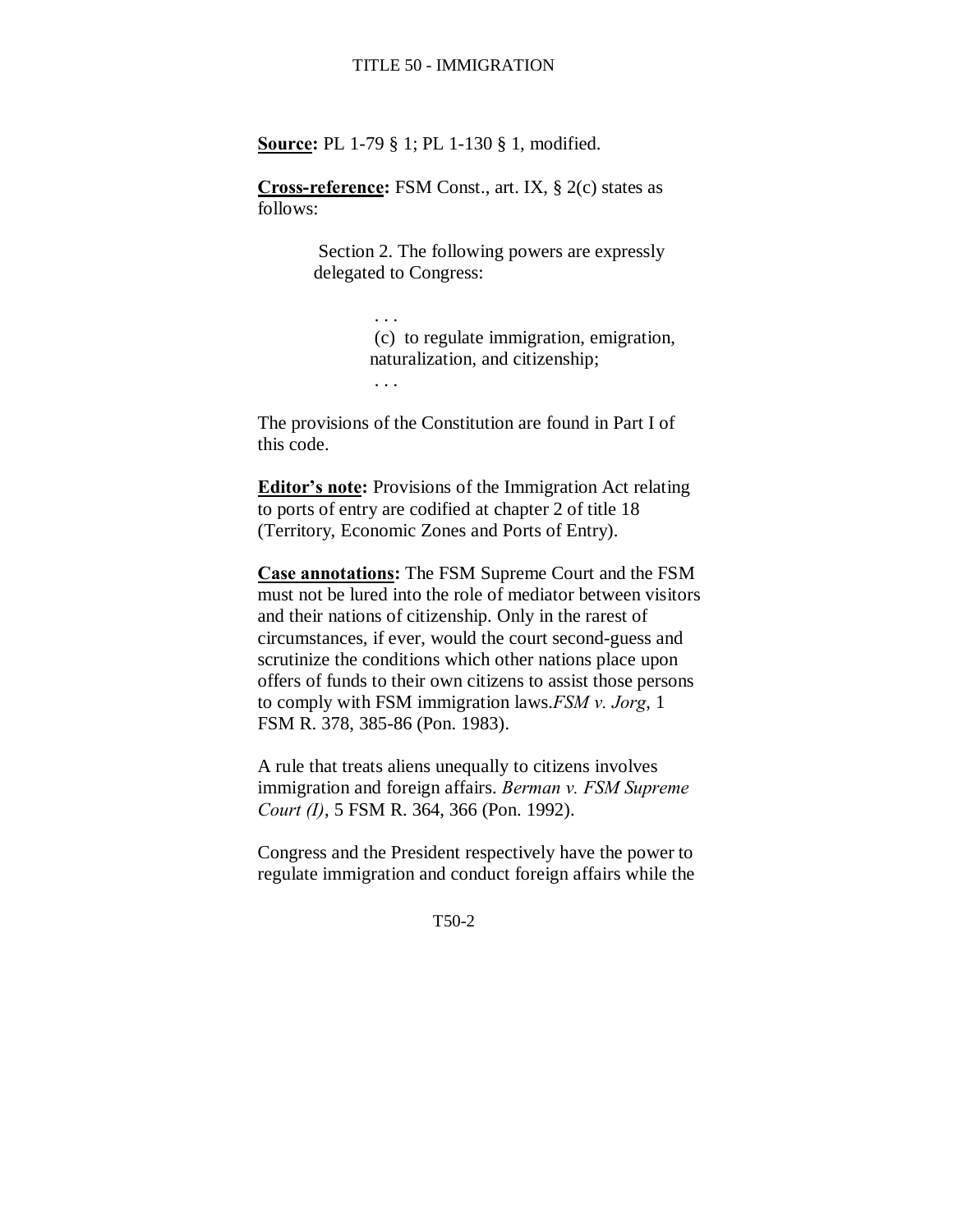Chief Justice may make rules governing the admission of attorneys. Therefore a rule of admission that treats aliens unequally promulgated by the Chief Justice implicates powers expressly delegated to other branches. *Berman v. FSM Supreme Court (I)*, 5 FSM R. 364, 366 (Pon. 1992).

# **§ 102. Entry permits—Required.**

No noncitizen, vessel, or aircraft, unless specifically exempted by applicable law or regulations, shall enter or otherwise remain in the Federated States of Micronesia without having been issued an appropriate entry permit except for officials, employees, and contractual personnel of foreign governments and governmental regional or international organizations, and their spouses, dependents and household members, to the extent the President or his designee determines such exemptions are granted by law or international treaty obligations of the Federated States of Micronesia. Entry permits to visit or otherwise remain in the Federated States of Micronesia shall be issued by the President in accordance with laws and regulations to be promulgated or issued pursuant to this chapter.

> **Source:** TT Code 1966, § 667; TT Code 1970, 53 TTC 53(1), (2); TT Code 1980, 53 TTC 53(1), (2); PL 1-79 § 2; PL 1-130 § 2; PL 5-105 § 1.

**Cross-reference:** The statutory provisions on the President and the Executive are found in title 2 of this code.

**Case annotation:** The national government has the express authority to regulate international commerce. International commerce is also a power of such an indisputably national character as to be beyond the power of a state to control because the customs and immigration borders of the country are controlled by agencies of the national government. *FSM v. Fal*, 8 FSM R. 151, 154 (Yap 1997).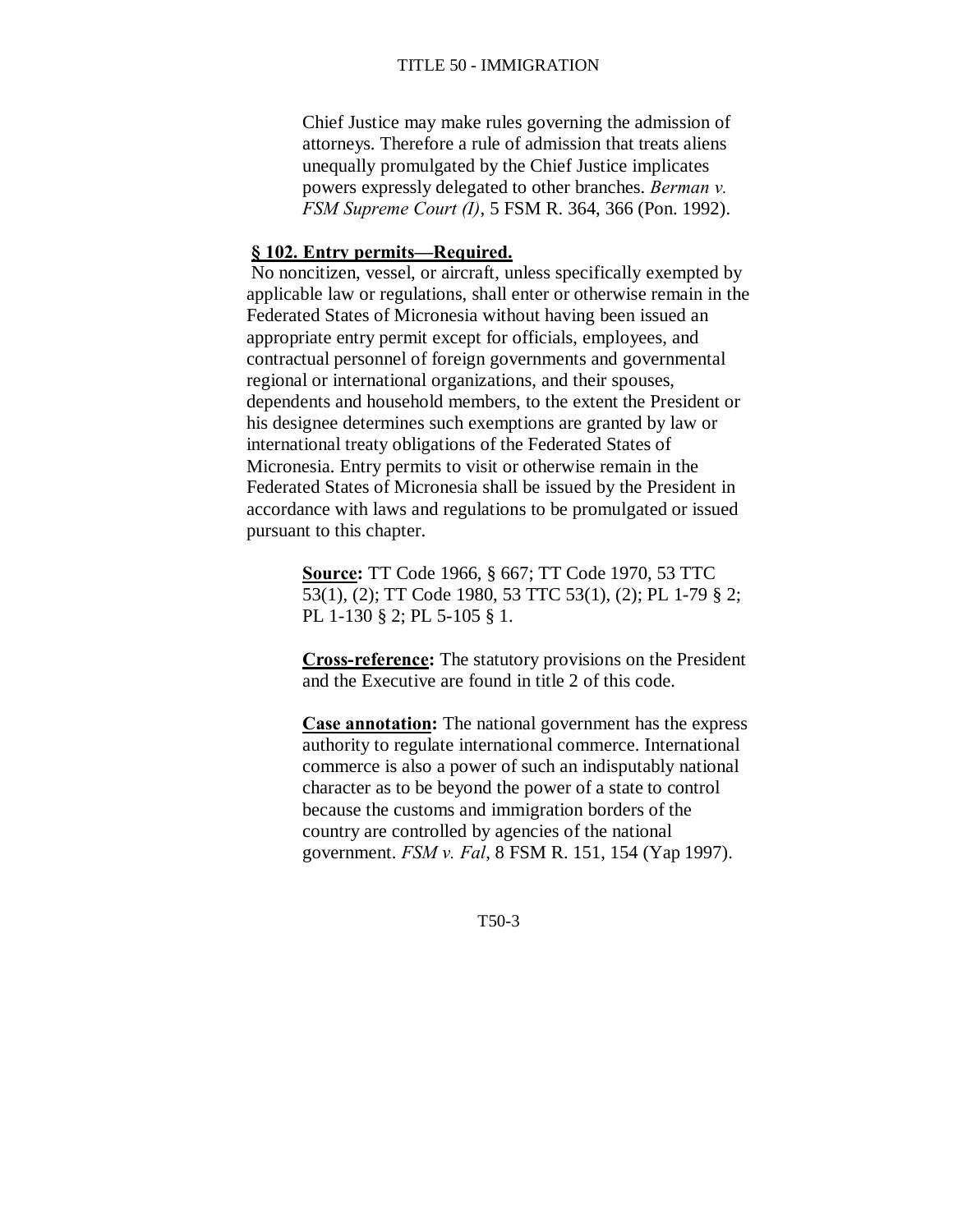All aircraft entering FSM ports of entry are subject to immigration inspection, customs inspections, agricultural inspections and quarantines, and other administrative inspections authorized by law. In Chuuk, the Chuuk International Airport is the only port of entry for aircraft. *FSM v. Joseph*, 9 FSM R. 66, 70 (Chk. 1999).

The nature of the expressly delegated powers in article IX, section 2, of the Constitution including the powers to impose taxes, to provide for the national defense, ratify treaties, regulate immigration and citizenship, regulate currency, foreign commerce and navigation, and to provide for a postal system strongly suggests that they are intended to be the exclusive province of the national government, since they call for a uniform nationally coordinated approach. *Innocenti v. Wainit*, 2 FSM R. 173, 181-82 (App. 1986).

#### **§ 103. Entry permits—Types.**

(1) A permit is not required for a person visiting for 30 days or less. For a visit in excess of 30 days, a permit may be issued for an additional period not to exceed 60 days; except that, with respect to citizens and nationals of the United States of America, for the effective period of the Compact of Free Association, and with respect to citizens and nationals of the Republic of the Marshall Islands and the Republic of Palau, a permit is not required for the duration of the visit, which shall not exceed 365 days.

 $(2)$  A visitor<sub> $\circ$ </sub> permit for any lawful purpose, including performance of necessary services on a short-term contractual basis, may be issued for a period of specified duration reflecting the time necessary to accomplish the purpose.

(3) A student permit shall be issued for a specified duration reflecting a student the enrollment in a school or educational program.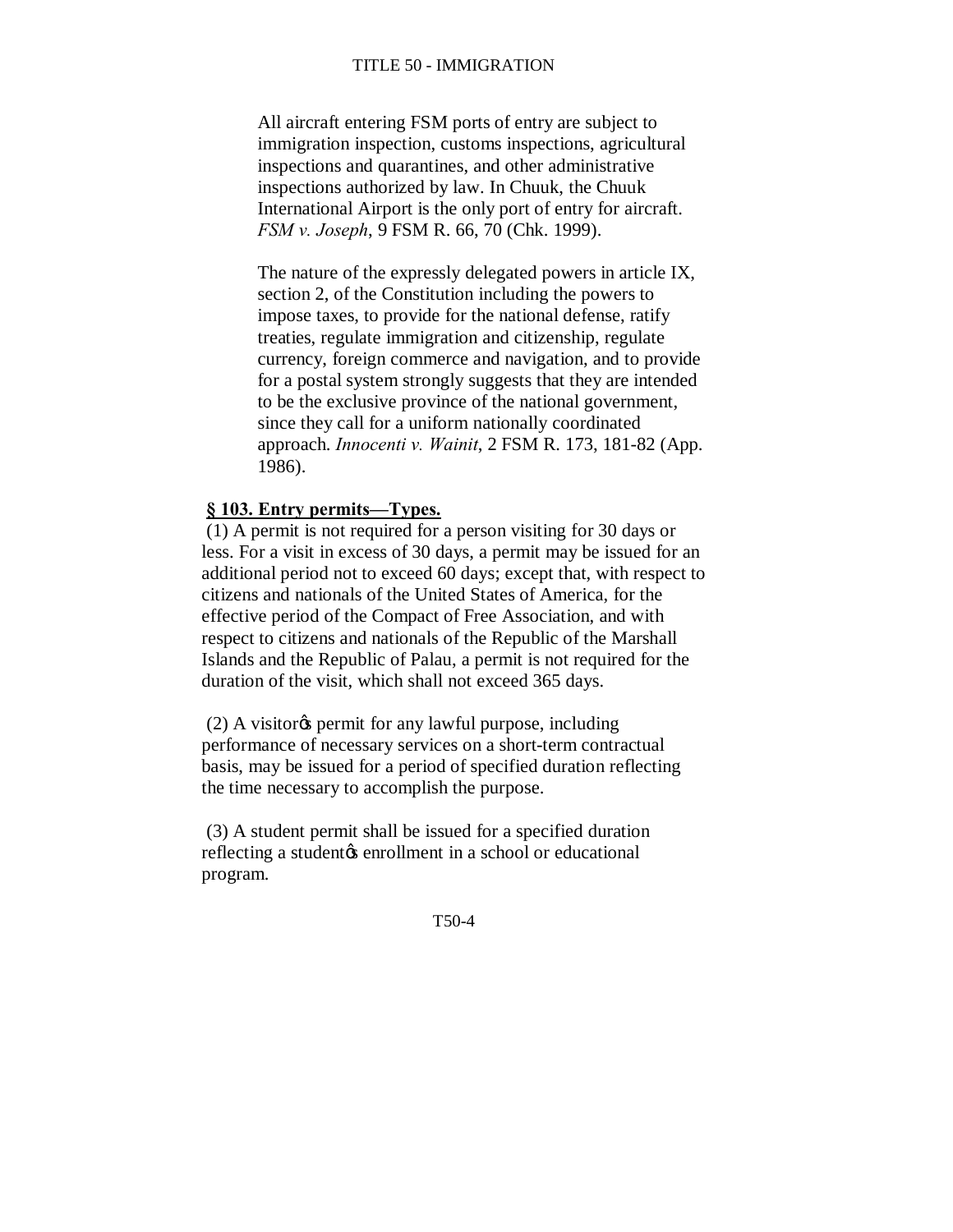(4) A foreign government official the permit may be issued to any official, employee, or contractual personnel of a foreign government or governmental regional or international organization who wishes to enter the Federated States of Micronesia for purposes of official governmental activities and who is not entitled to enter the Federated States of Micronesia without a permit under section 102 of this chapter.

(5) Notwithstanding any provision of subsections (1) and (2) of this section, a person entering the Federated States of Micronesia for the purpose of engaging in wholesale or retail sales of goods or services, or for the purpose of taking orders for the purchase of goods or services, without establishing a place of habitation or a place of business within the Federated States of Micronesia, shall be issued a salespersongs permit; PROVIDED, however, that this subsection shall not apply to any person who has a foreign investor<sub>%</sub> permit pursuant to subsection (7) of this section.

 $(6)$  An alien worker $\alpha$  permit shall be issued to a noncitizen entering the Federated States of Micronesia upon compliance with all National laws relating to private or governmental employment for the period in which the employment of the alien worker is authorized by contract. The permit shall be renewed upon extension or renewal of the aliengs lawful employment status.

(7) A foreign investor the sentry permit shall be issued for a specified duration and may be renewed upon renewal or extension of such foreign investor<sub>os</sub> business permit.

(8) A researcher the entry permit shall be issued for research in the fields of endeavor that the President deems in the best interest of and for the well-being of the citizens of the Federated States of Micronesia; PROVIDED that the President receives from the researcher<sub>%</sub> intended place of stay prior permission for his entry. The President may attach thereto such conditions or restrictions as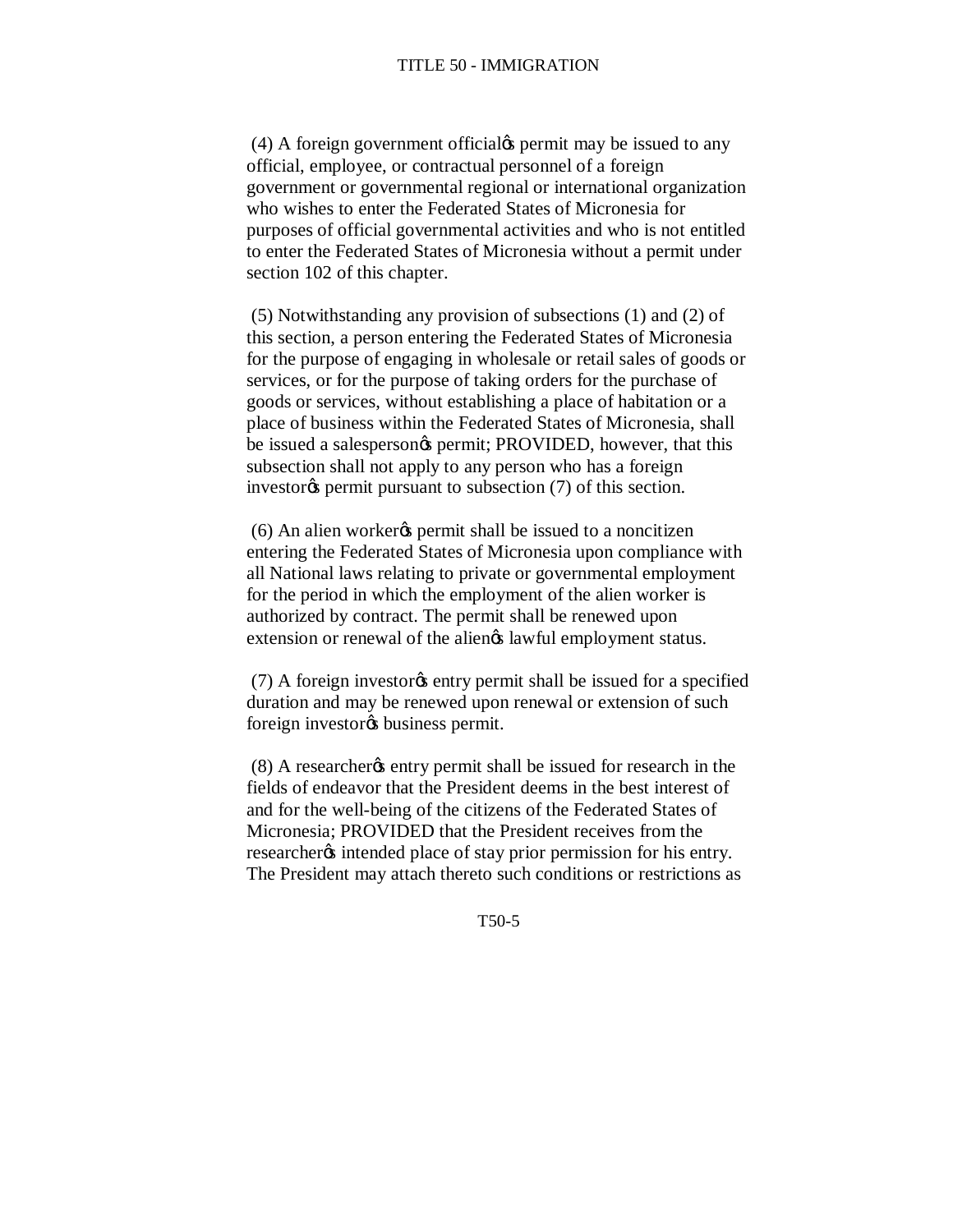he deems necessary.

 $(9)$  A missionary  $\&$  permit shall be issued to a duly ordained, licensed, and certified minister or clergyman.

(10) An entry permit shall be issued to a lawful spouse of a citizen.

> (a) Subject to this section and any requirements set out in regulations issued pursuant to section 111 of this chapter, a spouse permit holder shall be permitted to undertake paid employment in the Federated States ofMicronesia. In the absence of any regulations on this subject, a spouse permit holder shall be permitted to undertake paid employment in the Federated States of Micronesia only if he or she has been a resident of the Federated States of Micronesia for the five years prior to commencing employment and/or has been married to a citizen of the Federated States of Micronesia for the five years prior to commencing employment. For the avoidance of doubt, a spouse permit holder may undertake paid employment without obtaining a change of status approval pursuant to section 104 of this chapter, however, such employment must be obtained in accordance with the requirements for hiring non-resident workers contained in title 51 of this code.

(b) A spouse permit may be revoked or denied, in accordance with the provisions of this chapter, upon a finding that

> (i) the parties are divorced, the parties are irreconcilably separated, or the citizen-spouse is deceased; and

(ii) the revocation or denial is in the best interests of the Federated States of Micronesia, provided that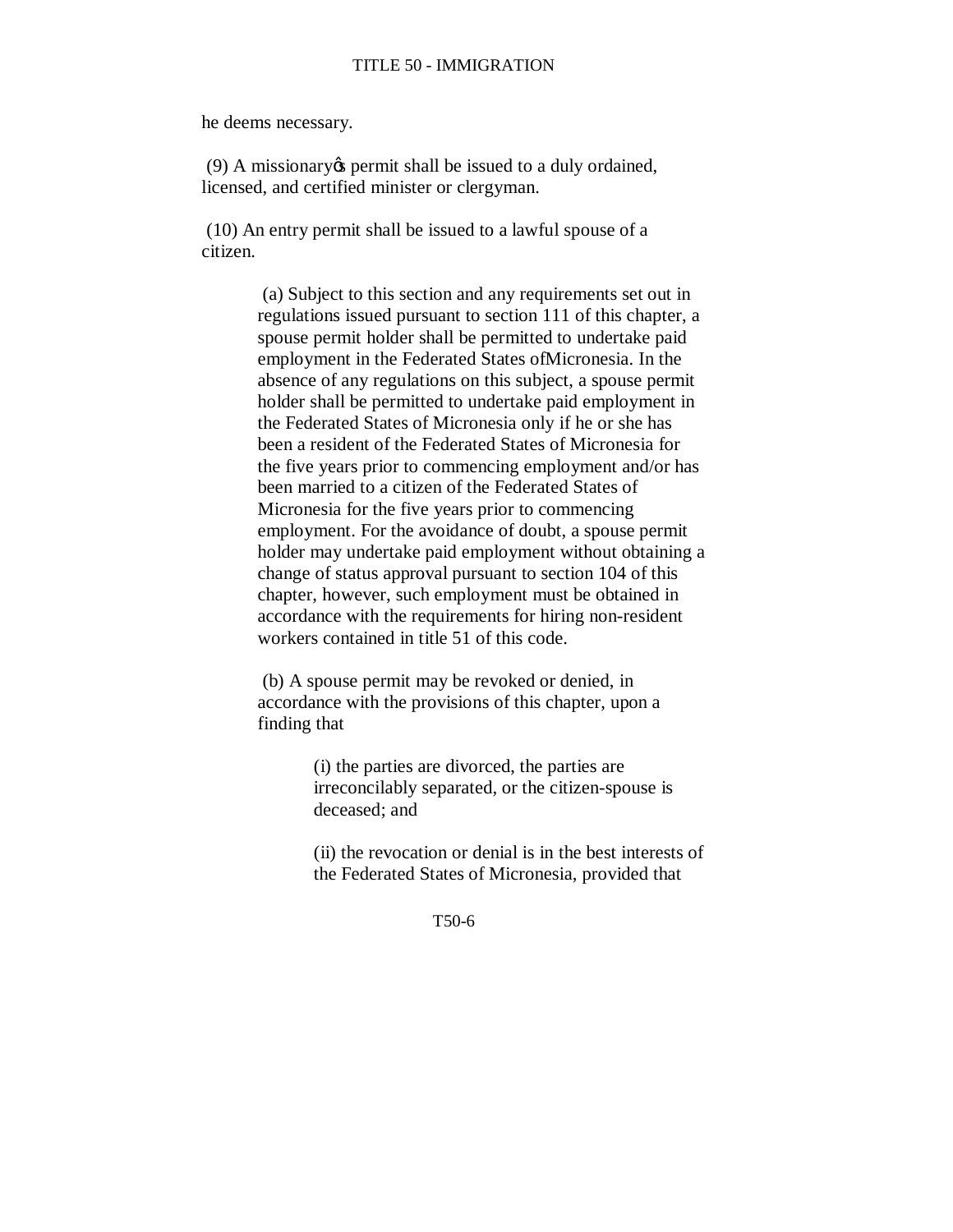the spouse permit of a noncitizen surviving spouse of a deceased citizen who had been married to the citizen spouse for at least 20 years, regardless of place of residence during themarriage, shall not be revoked or denied unless the surviving spouse remarries a non-citizen.

(c) Except in extraordinary circumstances, no action to revoke or deny a spouse permit on the grounds of death of the citizen-spouse shall be taken for a period of six months from the date of death of the citizen-spouse.

 $(11)$  A dependent $\alpha$  entry permit may be issued to an unmarried child, under the age of 18, of a citizen or a noncitizen spouse, subject to the conditions in subsection (10) of this section.

(12) A spouse or unmarried child under the age of 18 of any noncitizen principal listed in this section, except subsection (11) of this section, may be issued an entry permit for the duration of the principal $\alpha$  entry permit and may be renewed upon renewal of the principal<sub>®</sub> entry permit.

> **Source:** TT Code 1966, § 667 (part); TT Code 1970, 53 TTC 53(2), (3), 54; COM PL 5-8 § 1; TT Code 1980, 53 TTC 53(2), (3), 54; PL 1-79 §§ 2, 3; PL 1-130 § 3; PL 2-7 § 1; PL 4-109 § 7; PL 5-54 § 2; PL 5-105 § 2; PL 10-14, § 1; PL 12-65 § 1; PL 14-33 § 1; PL 15-27 § 1.

**Cross-reference:** Title 51 of this code is on Labor.

The statutory provisions on the President and the Executive are found in title 2 of this code. The statutory provisions on the Congress of the Federated States of Micronesia are found in title 3 of this code.

The website of the FSM National Government contains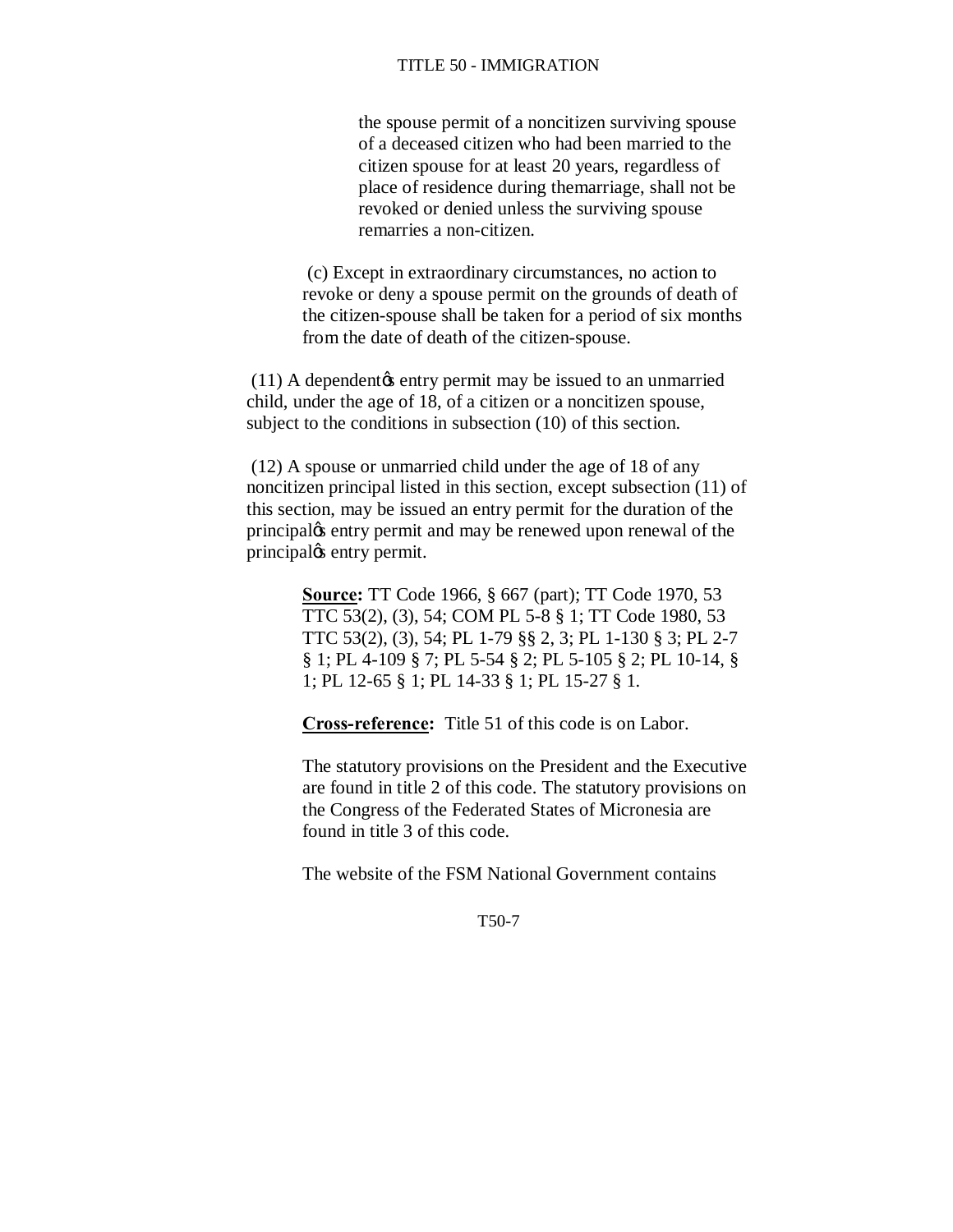announcements, press releases, news, forms, and other information on the National Government at http://fsmgov.org.

The official website of the Congress of the Federated States of Micronesia contains the public laws enacted by the Congress, sessions, committee hearings, rules, and other Congressional information at http://www.fsmcongress.fm/.

**Editor's note:** In subsection (10)(a) of this section, the term "of the Code of the Federated States of Micronesia" is replaced by "of this code" for format consistency.

**Case annotations:** An alien must willfully fail to depart the FSM upon expiration of entry authorization to be guilty of a violation of 50 F.S.M.C. 112. Knowledge of the requirement to depart coupled with failure to depart is not enough. There must be an element of voluntariness or purposefulness in the noncitizen's conduct, which will generally require showing a reasonable opportunity to depart, voluntarily rejected, without some justification for the rejection beyond mere personal preferences. *FSM v. Jorg*, 1 FSM R. 378, 384 (Pon. 1983).

People who choose not to accept funds from their own government needed for departure on the basis that the terms of the offer are too stringent and cannot be met are guilty of willfully and lawfully remaining in the FSM after expiration of entry authorization in violation of 50 F.S.M.C. 112. *FSM v. Jorg*, 1 FSM R. 378, 387 (Pon. 1983).

All aircraft entering FSM ports of entry are subject to immigration inspection, customs inspections, agricultural inspections and quarantines, and other administrative inspections authorized by law. In Chuuk, the Chuuk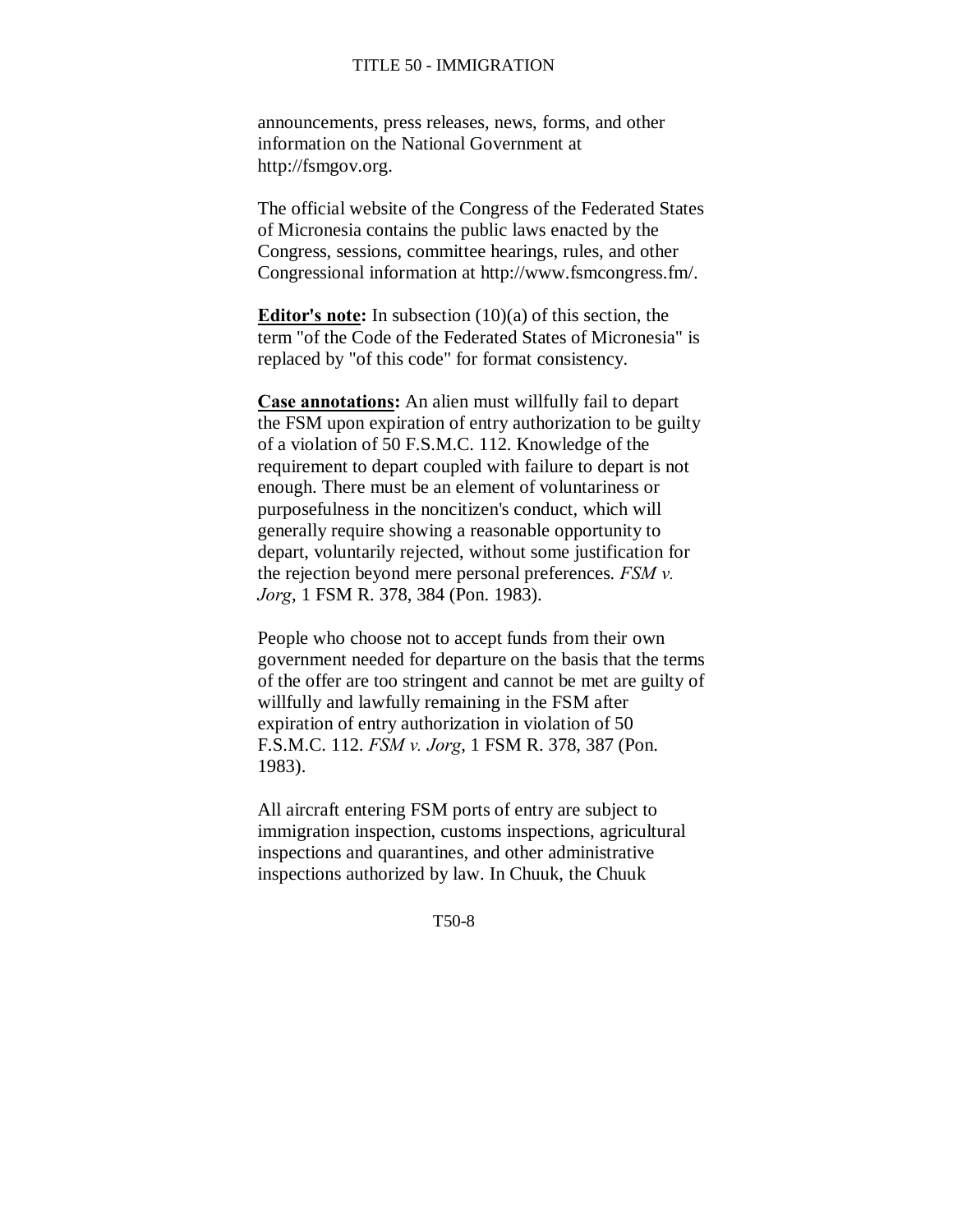International Airport is the only port of entry for aircraft. *FSM v. Joseph*, 9 FSM R. 66, 70 (Chk. 1999).

The Constitution's investment in the national government of the power to regulate immigration, emigration, naturalization, and citizenship does not deprive the states of the ability to regulate employment within their own jurisdictions whenever such employment involves nonresidents. To the degree that a state law regulating employment of non-resident workers does not directly conflict with national law, such state law is not preempted; and when there is possible conflict, the state law should be construed so as to avoid such conflict. *Smith v. Nimea*, 17 FSM R. 333, 337-38 (Pon. 2011).

# **§ 104. Entry permits—Duration; Habitual residence; Change of status.**

(1) *Duration.*Unless otherwise specified, all entry permits are limited to one year maximum period, with provision for renewal; except that, entry permits may be issued for a period not to exceed five years for individuals renewing spouse permits issued pursuant to subsection 103(10) of this chapter.

(2) *Habitual residence.*

(a) A noncitizen who remains in the Federated States of Micronesia as a visitor under section 103(1) of this chapter for one year or more shall be classified as a habitual resident.

(b) A habitual resident may be present in the Federated States of Micronesia only for 30 day visits as permitted by section 103(1) of this chapter or for a longer period of time as permitted by section  $103(2)$ ,  $(3)$ ,  $(4)$ ,  $(5)$ ,  $(6)$ ,  $(7)$ ,  $(8)$ , (9), (10), (11) or (12) of this chapter.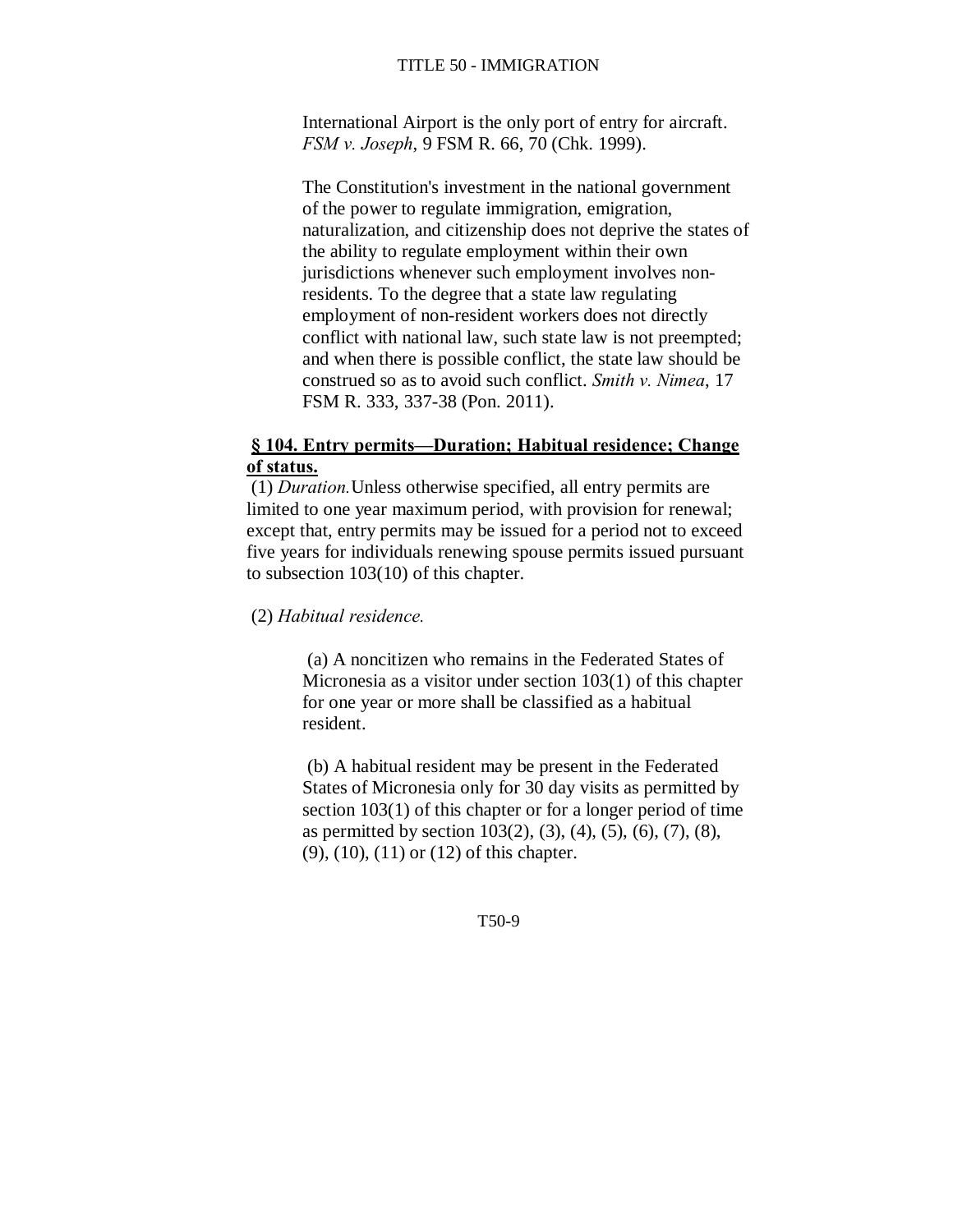### (3) *Change of Status.*

(a) The immigration status of a noncitizen entering the Federated States of Micronesia as a visitor under section 103(1) or 103(2) of this chapter may not be changed during his stay in the Federated States of Micronesia. The immigration status of any noncitizen entering or residing in the Federated States of Micronesia under any other provision of this chapter may not be changed during his stay in the Federated States of Micronesia, except in accordance with the provisions of this title.

(b) For a noncitizen to change status, he shall be required to apply for a permit reflecting his changed status and pay a fee, except that citizens and nationals of the United States of America, for the duration of the Compact of Free Association, and citizens and nationals of the Republic of the Marshall Islands or the Republicof Palau shall not be required to pay a fee to change immigration status.

(c) The amount of the fee required by subsection (b) of this section, which shall not be less than \$1,000, and the circumstances under which a change in immigration status may be granted shall be set forth in regulations issued pursuant to section 102(1) of title 17 of this code. Payment of such fee is required in addition to, and not as a substitute for, any requirements of the desired new status.

(d) The President may impose additional conditions for such change of status.

(4) *Waiver.*The provisions of this section shall not be waived by the President or his designee.

> **Source:** TT Code 1966, § 667 (part); TT Code 1970, 53 TTC 53(3); PL 5-8 § 1; PL 1-130 § 3(11), (12); PL 2-7 § 1;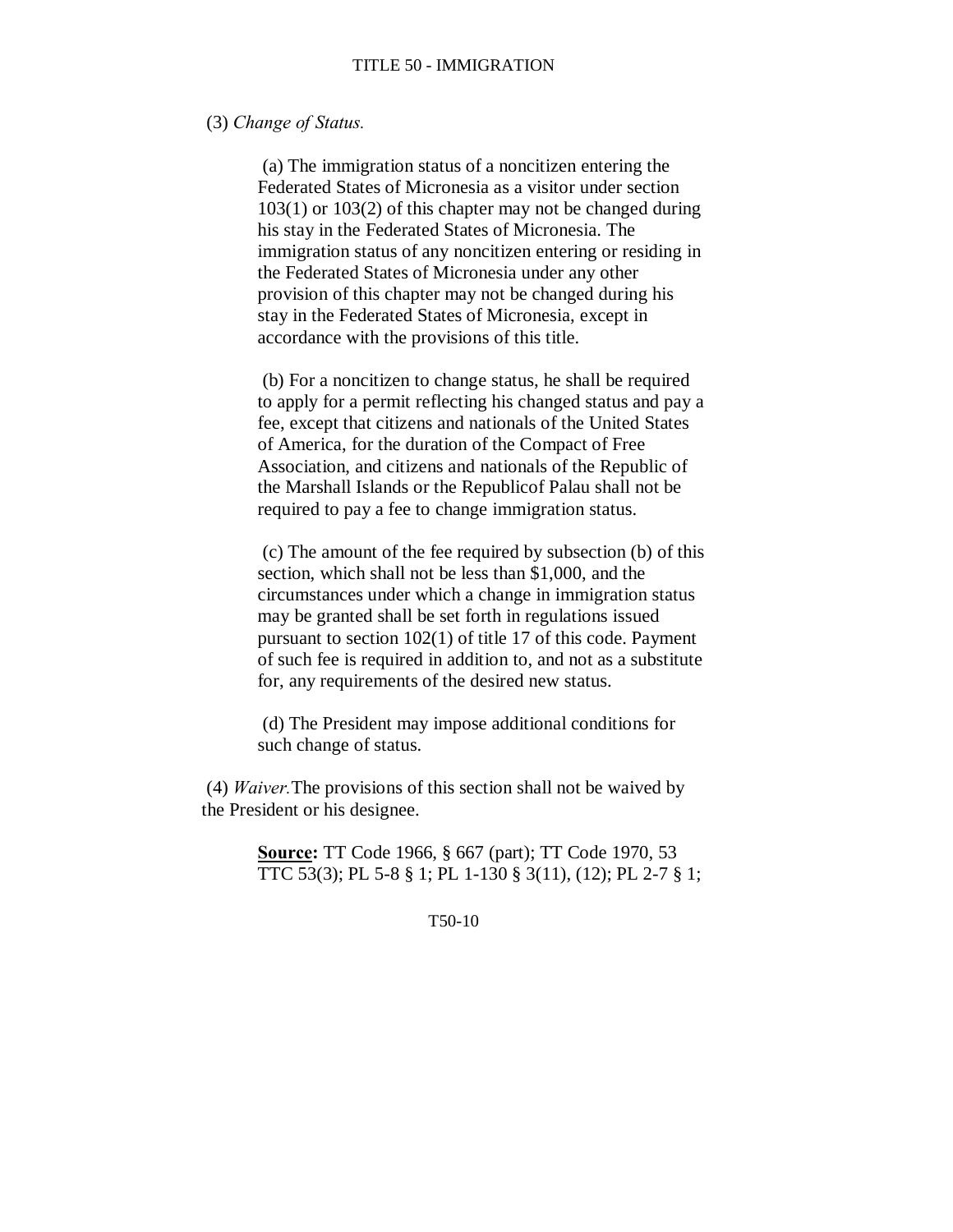PL 5-105 § 3; PL 7-23 § 1; PL 12-65 § 2; PL 14-33 § 2.

**Editor's note:** In subsection (3)(c) of this section, the term "of the Code of the Federated States of Micronesia" is replaced by "of this code" for format consistency.

**Cross-reference:** Title 17 of this code is on Administrative Procedure.

# **§ 105. Entry permits—Applications.**

Application for a permit to enter the Federated States of Micronesia shall be made to the President and in such form and manner as he may prescribe from time to time.

> **Source:** TT Code 1966, § 669; TT Code 1970, 53 TTC 55; TT Code 1980, 53 TTC 55; PL 1-79 § 4; PL 1-130 § 4.

> **Cross-reference:** The statutory provisions on the President and the Executive are found in title 2 of this code.

# **§ 106. Entry permits—Delegation of authority.**

The President may delegate his authority to issue entry permits and to permit entry into the Federated States of Micronesia of persons, vessels, and aircraft under the provisions of this chapter and regulations promulgated thereto.

> **Source:** TT Code 1966, § 665; TT Code 1970, 53 TTC 52; COM PL 4C-48 § 7(12); TT Code 1980, 53 TTC 52; PL 1- 79 § 5; PL 1-130 § 5.

> **Cross-reference:** The statutory provisions on the President and the Executive are found in title 2 of this code.

# **§ 107. Entry permits—Standards of exclusion and deportation.**

(1) The President may deny entry without a permit, deny renewal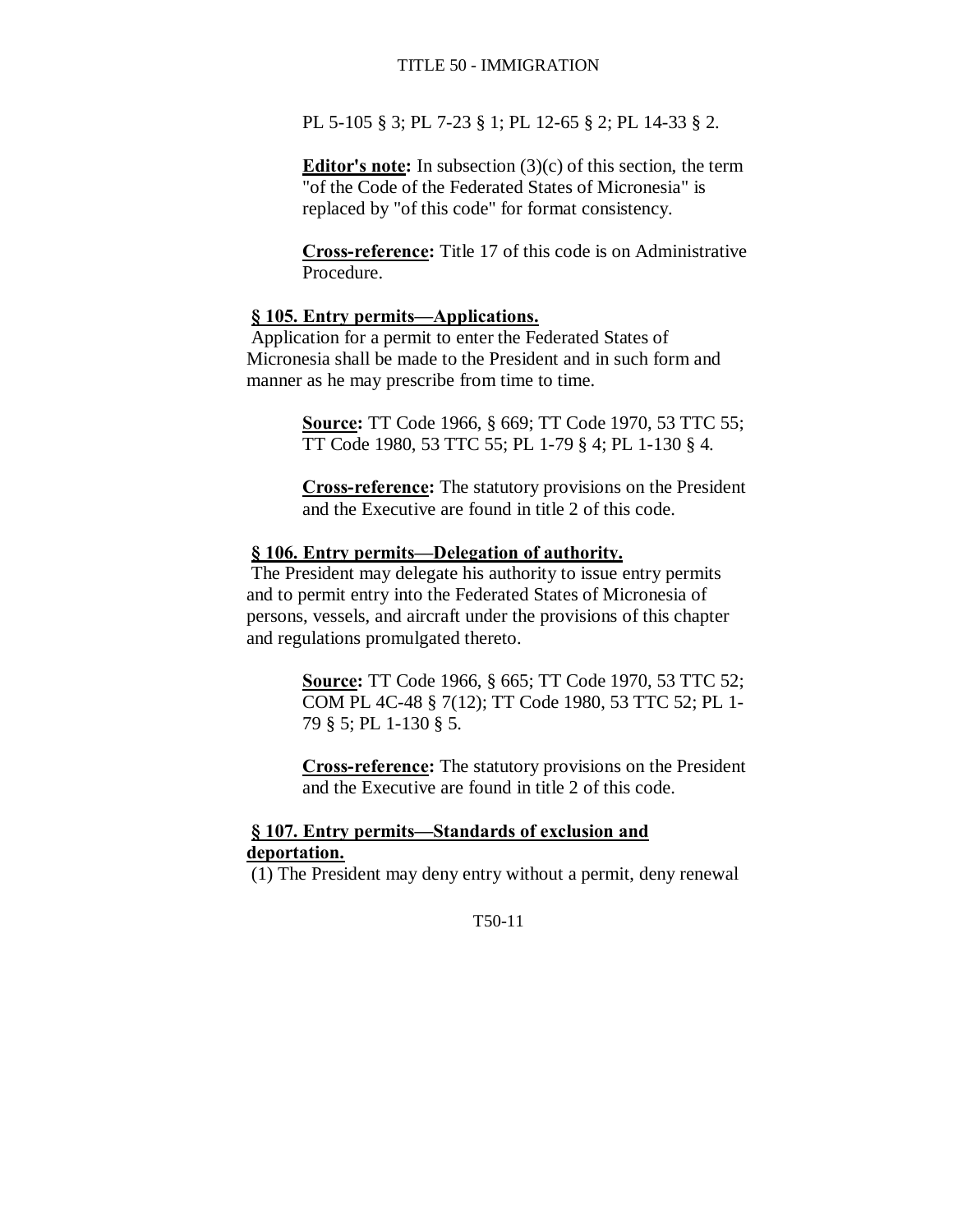of entry without a permit, deny an entry permit, revoke or deny renewal of an entry permit, or deport any noncitizen for any of the following reasons:

> (a) the willful furnishing of false, incomplete, or misleading material information in an application for a permit; or

(b) the advocacy of the unlawful overthrow of the Government of the Federated States of Micronesia; or

(c) commission of or attempt or preparation to commit an act of treason or armed insurrection against the Government of the Federated States of Micronesia or conspiring with or abetting or aiding another to commit such an act; or

(d) performing or attempting to perform duties or otherwise acting so as to serve the interests of another government to the detriment of the Government of the Federated States of Micronesia; or

(e) deliberate unauthorized disclosure of confidential Government information; or

(f) entry made on a counterfeit or false permit; or

(g) serious mental irresponsibility evidenced by having been adjudged insane or mentally irresponsible, or incompetent, or being a chronic alcoholic, or having been treated for serious mental or neurological disorders or for chronic alcoholism; or

(h) addiction to the use of narcotic drugs; or

(i) carrying a serious communicable disease; or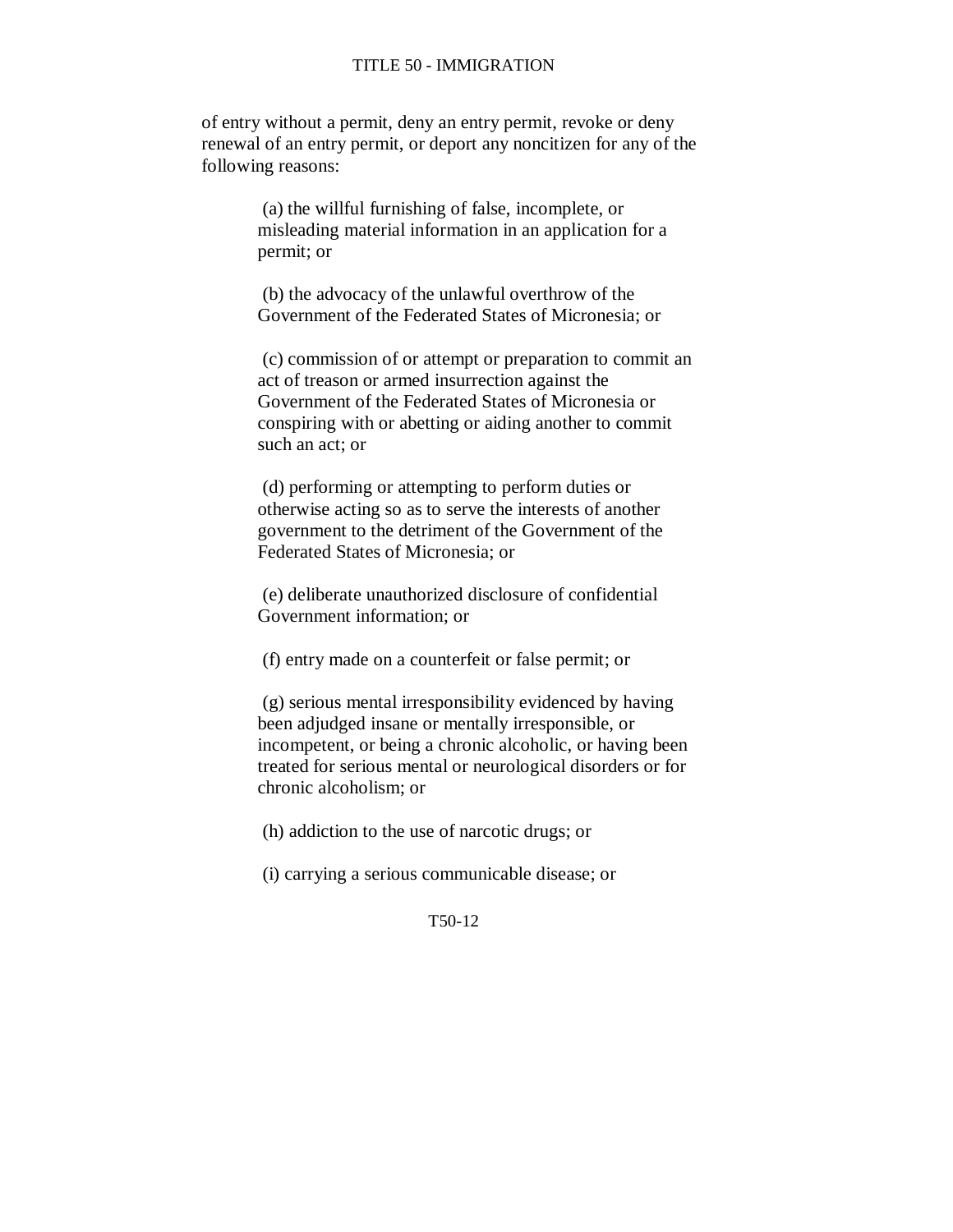(j) conviction of a felony or a crime involving moral turpitude as defined by the laws of the place where conviction took place; or

(k) a finding by the President that the entry of the applicant or his presence in the Federated States of Micronesia would not be in the best interest of the Government of the Federated States of Micronesia.

(2) The provisions of subsection (1) of this section shall apply to every person, except to the extent law or international treaty obligations of the Federated States of Micronesia provide otherwise.

> **Source:** TT Code 1966, § 668; TT Code 1970, 53 TTC 56, 57; COM PL 5-8 §§ 2, 3; TT Code 1980, 53 TTC 56, 57; PL 1-79 § 6; PL 1-130 § 6; PL 5-105 § 4.

**Cross-reference:** The statutory provision on Immigration Laws and Presidential Authority are found in section 604 of title 10 (Foreign Relations) of this code.The statutory provisions on the President and the Executive are found in title 2 of this code.

#### **§ 108. Immigration inspection of vessels and aircraft.**

Incoming vessels shall be boarded by the officials authorized by the President who shall examine the Federated States of Micronesia documents of each passenger and if the passenger is eligible to enter the Federated States of Micronesia, shall affix to the passport or the Federated States of Micronesia entry permit an official stamp or other writing showing the date and place of entry. The same procedure shall be followed for passengers arriving on aircraft, except inspection shall take place after passengers have disembarked and prior to their departure from airport terminals.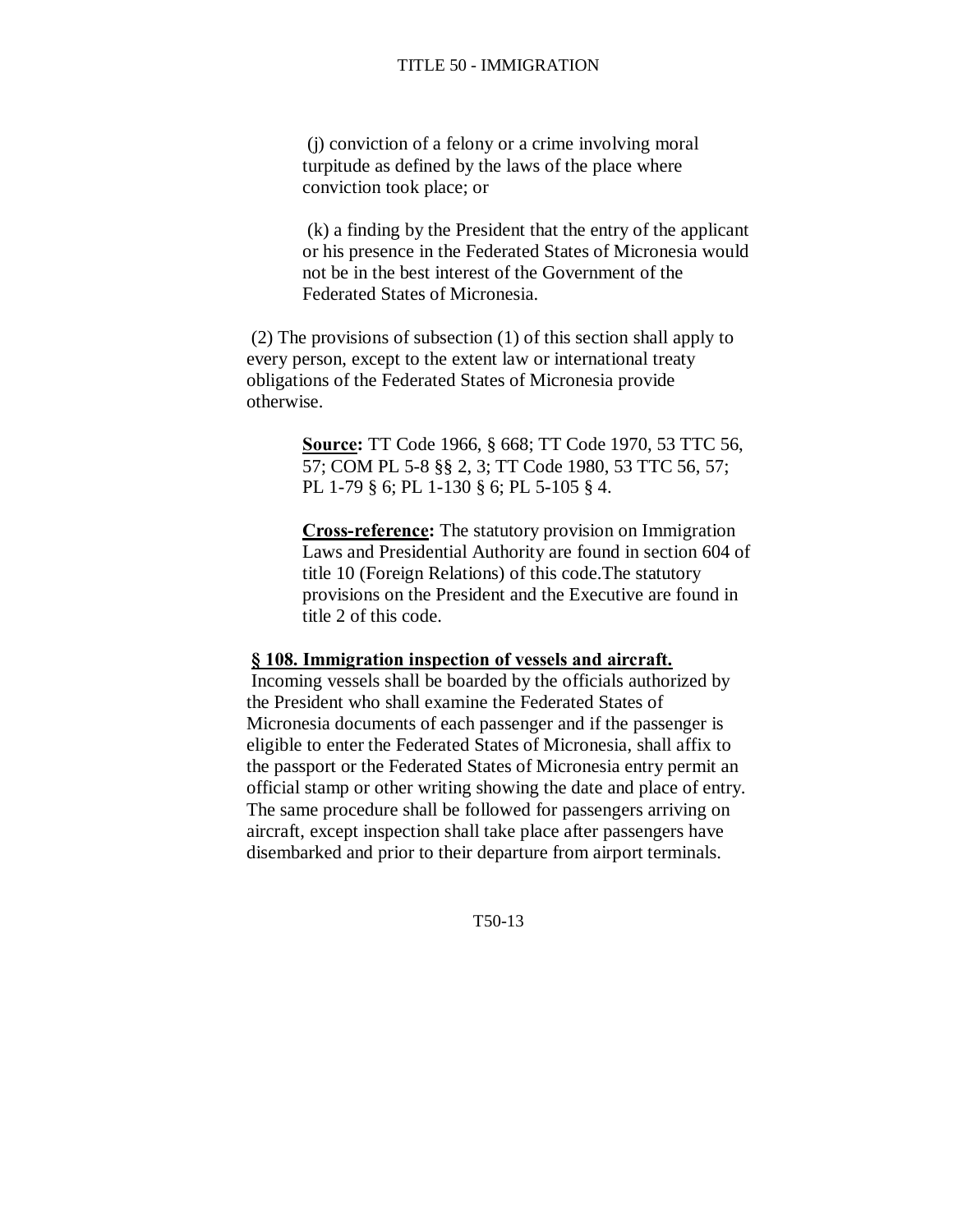**Source:** TT Code 1966, § 673; COM PL 3-30 § 1; TT Code 1970, 53 TTC 60; TT Code 1980, 53 TTC 60; PL 1- 79 § 7; PL 1-130 § 7.

**Cross-reference:** The statutory provisions on the President and the Executive are found in title 2 of this code.

**Case annotation:**All aircraft entering FSM ports of entry are subject to immigration inspection, customs inspections, agricultural inspections and quarantines, and other administrative inspections authorized by law. In Chuuk, the Chuuk International Airport is the only port of entry for aircraft. *FSM v. Joseph*, 9 FSM R. 66, 70 (Chk. 1999).

Border searches and searches at the functional equivalent of a border are an exception to the warrant requirement of section 5 of the FSM Declaration of Rights. *FSM v. Joseph*, 9 FSM R. 66, 70 (Chk. 1999).

Passing through security screening and boarding a foreignregistered airplane in Pohnpei that has arrived from a foreign country without it and its cargo having cleared customs in the FSM and whose passengers have not cleared immigration in the FSM, unless they deplaned, is passing out of and across a functional border of the FSM. The same passenger landing in Chuuk and entering the customs inspection area is crossing a functional equivalent of a border back into the FSM. *FSM v. Joseph*, 9 FSM R. 66, 70-71 (Chk. 1999).

Because entering the Chuuk International Airport customs inspection area after deplaning from a through flight is crossing the functional equivalent of a border a warrantless search there is reasonable under section 5 of the FSM Declaration of Rights. This analysis is consistent with the geographical configuration of Micronesia, with the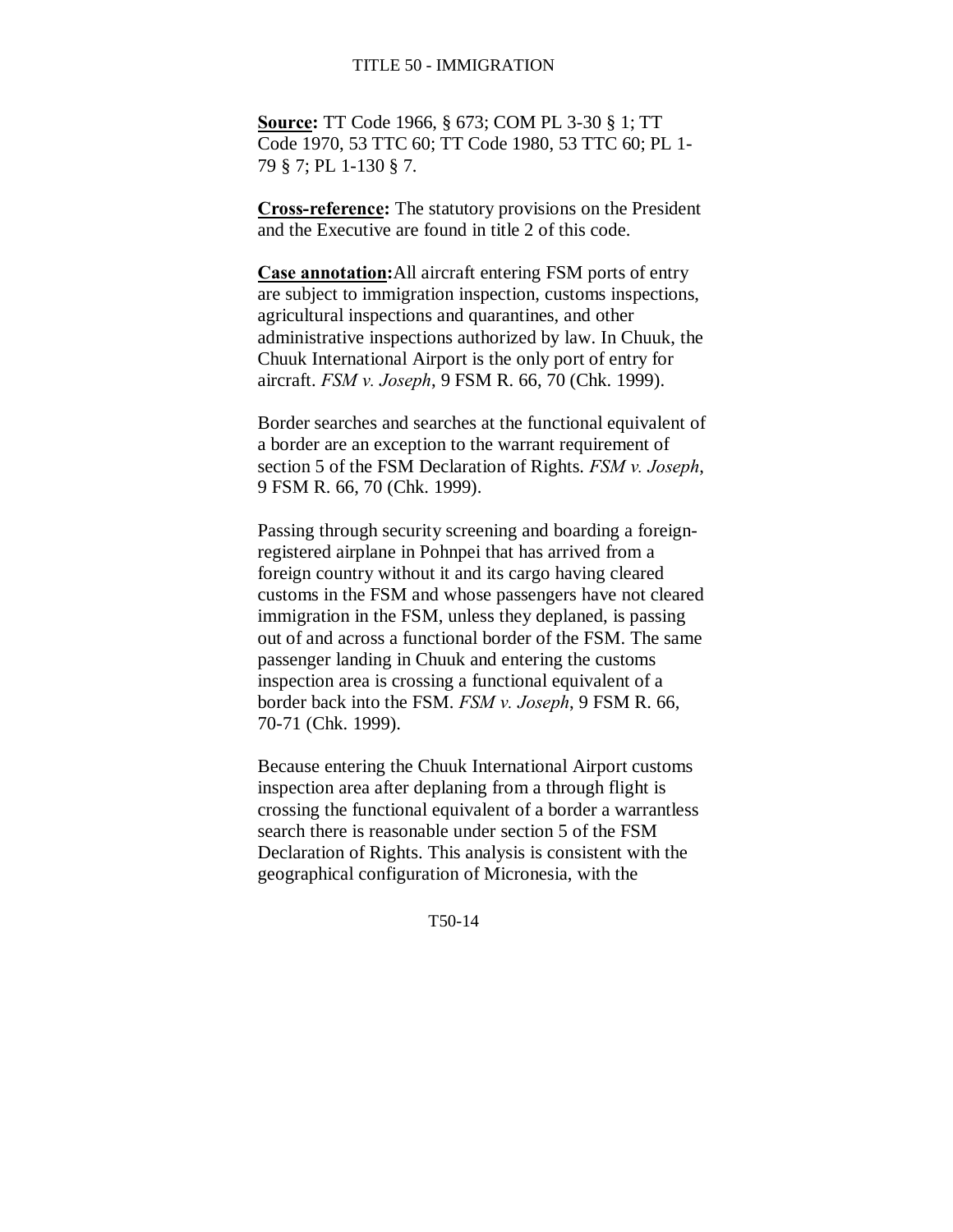statutory schemes of agricultural inspection, and customs inspection. *FSM v. Joseph*, 9 FSM R. 66, 71 (Chk. 1999).

An airport inspection of arriving passengers and their luggage does not violate an FSM citizen's right to travel within the FSM and the right to privacy. *FSM v. Joseph*, 9 FSM R. 66, 71 (Chk. 1999).

Probable cause has not been provided that a crime has been committed and an application for a search warrant will be denied when the criminal law cited requires a showing that an individual threaten harm to a public official "with purpose to influence" a public official in a decision making capacity and the e-mails' language is ambiguous, and does not necessarily threaten harm to any public official and do not reference any decision, opinion, recommendation, vote, or other exercise of discretion by any FSM Immigration personnel and even if the court were to read the e-mails as serious threats to do harm, there is no connection between the threatened harm and any action by Immigration officials that could possibly be influenced. *In re FSM Nat'l Police Case No. NP 10-04-03*, 12 FSM R. 248, 251 (Pon. 2003).

#### **§ 109. Carrier responsibility; Denial of entry.**

(1) It shall be the responsibility of each and every carrier which is engaged in the transportation of persons into the Federated States of Micronesia to ensure that such persons hold the proper documents to effect lawful entry.

(2) Persons arriving at a Federated States of Micronesia port who fail to present the required entry documents shall be denied entry and shall be returned to the aircraft or not be allowed to disembark from the vessel.

**Source:** PL 1-130 § 12.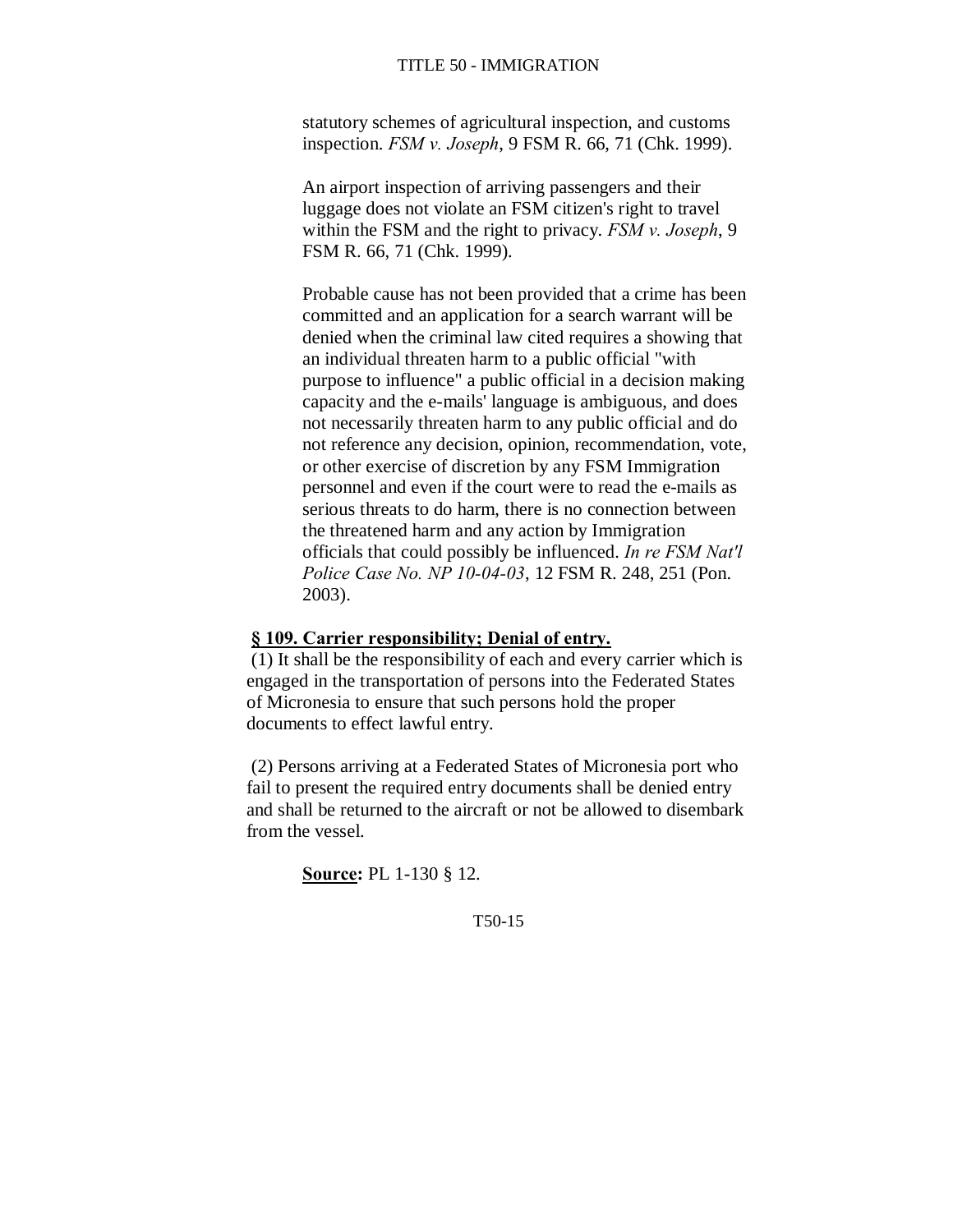### **§ 110. Noncitizen registration.**

The President shall by regulation provide for annual registration of noncitizens residing in the Federated States of Micronesia, except for those noncitizens who are exempted from registration by law or international treaty obligations of the Federated States of Micronesia as determined by the President or his designee.

**Source:** PL 1-130 § 16; PL 5-105 § 5.

**Cross-reference:** The statutory provisions on the President and the Executive are found in title 2 of this code.

### **§ 111. Regulations.**

The President may, from time to time, issue regulations not inconsistent with law to implement this chapter.

**Source:** PL 1-79 § 12; PL 1-130 § 13.

**Cross-reference:** The statutory provisions on the President and the Executive are found in title 2 of this code.

# **§ 112. Fees.**

In addition to any other fee required by the provisions of this chapter, each application for an entry permit or an entry permit renewal shall be accompanied by the payment of a fee. The President shall, by executive order or regulation, establish the amount of such fee and may establish different fees for application or renewal.

**Source:** PL 10-14 § 2; PL 12-65 § 3.

**Cross-reference:** The statutory provisions on the President and the Executive are found in title 2 of this code.

# **§ 113. Entry Permit Revolving Fund.**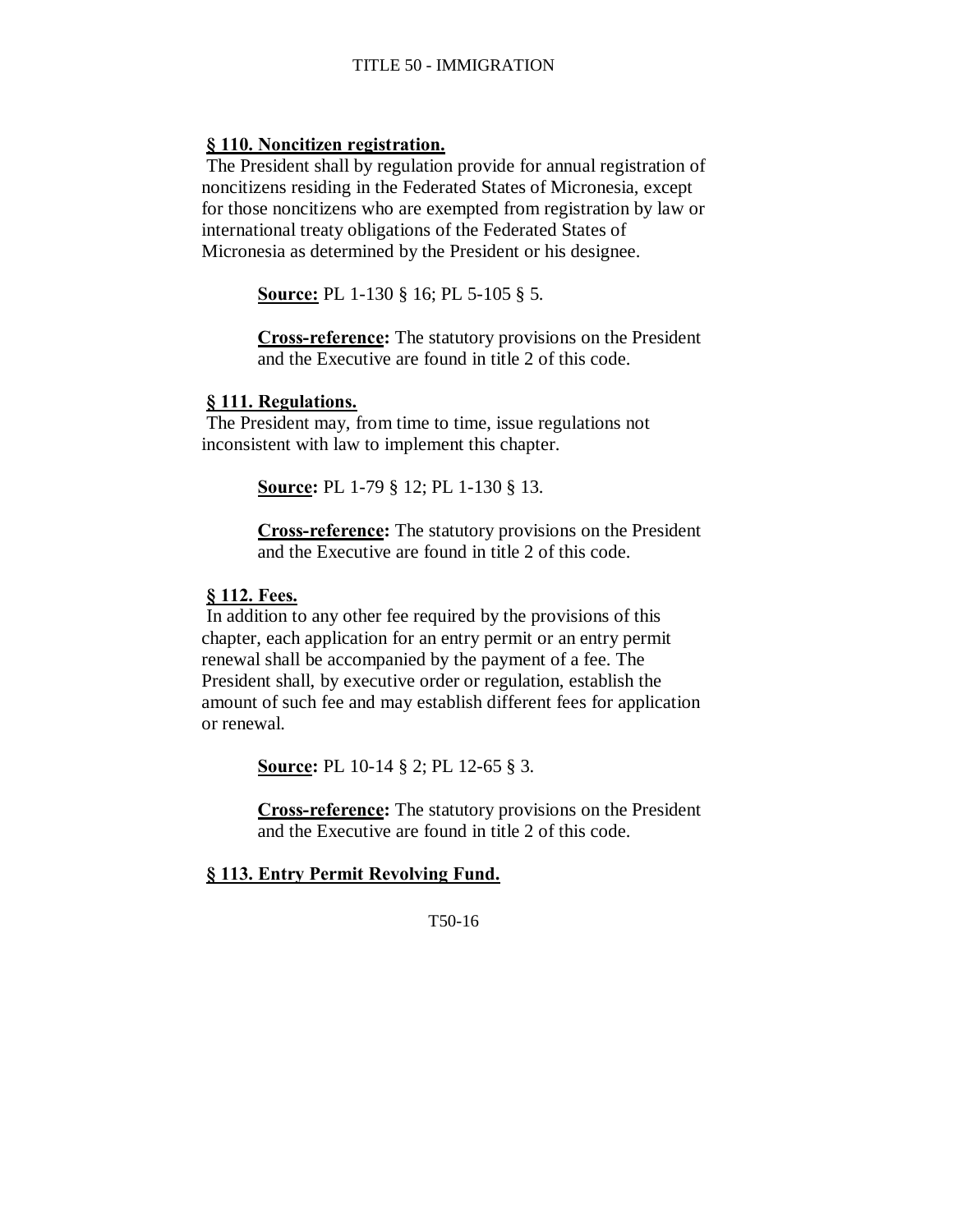(1) There is created and established the Entry Permit Revolving Fund separate from the General Fund of the Federated States of Micronesia and all other funds.

(2) The purpose of the Entry Permit Revolving Fund is to establish an ongoing revolving fund to allow revenue from the issuance and renewal of entry permits and other relevant fees to be used for entry permit issuance and renewal, when so designated by the Congress of the Federated States of Micronesia, and for training FSM citizens to assume positions in the FSM workforce currently held by noncitizen workers.

(3) All revenues received from the issuance and renewal of entry permits and from the payment of any fee required under this chapter or chapter 1 of title 51 of this code shall be deposited in the Entry Permit Revolving Fund. Any unexpended monies in the Entry Permit Revolving Fund shall not revert to the General Fund, nor lapse at the end of the fiscal year.

(4) The Entry Permit Revolving Fund shall be administered by the Chief of the Division of Immigration, under the supervision of the Secretary of the Department of Justice. The Chief shall, not later than 30 days after the close of each governmental fiscal year, submit to the Secretary a complete report of the activities and condition of the Entry Permit Revolving Fund for the fiscal year just closed, and any plans for use of the Fund for the fiscal year just started. The Secretary shall, within 30 days of receipt of the report from the Chief, forward the report to the President and the Congress of the Federated States of Micronesia.

(5) The Public Auditor shall audit the Entry Permit Revolving Fund at such times as the Public Auditor deems appropriate.

> **Source:** PL 10-14 § 3; as amended by PL 10-35 § 1; PL 12-65 § 4.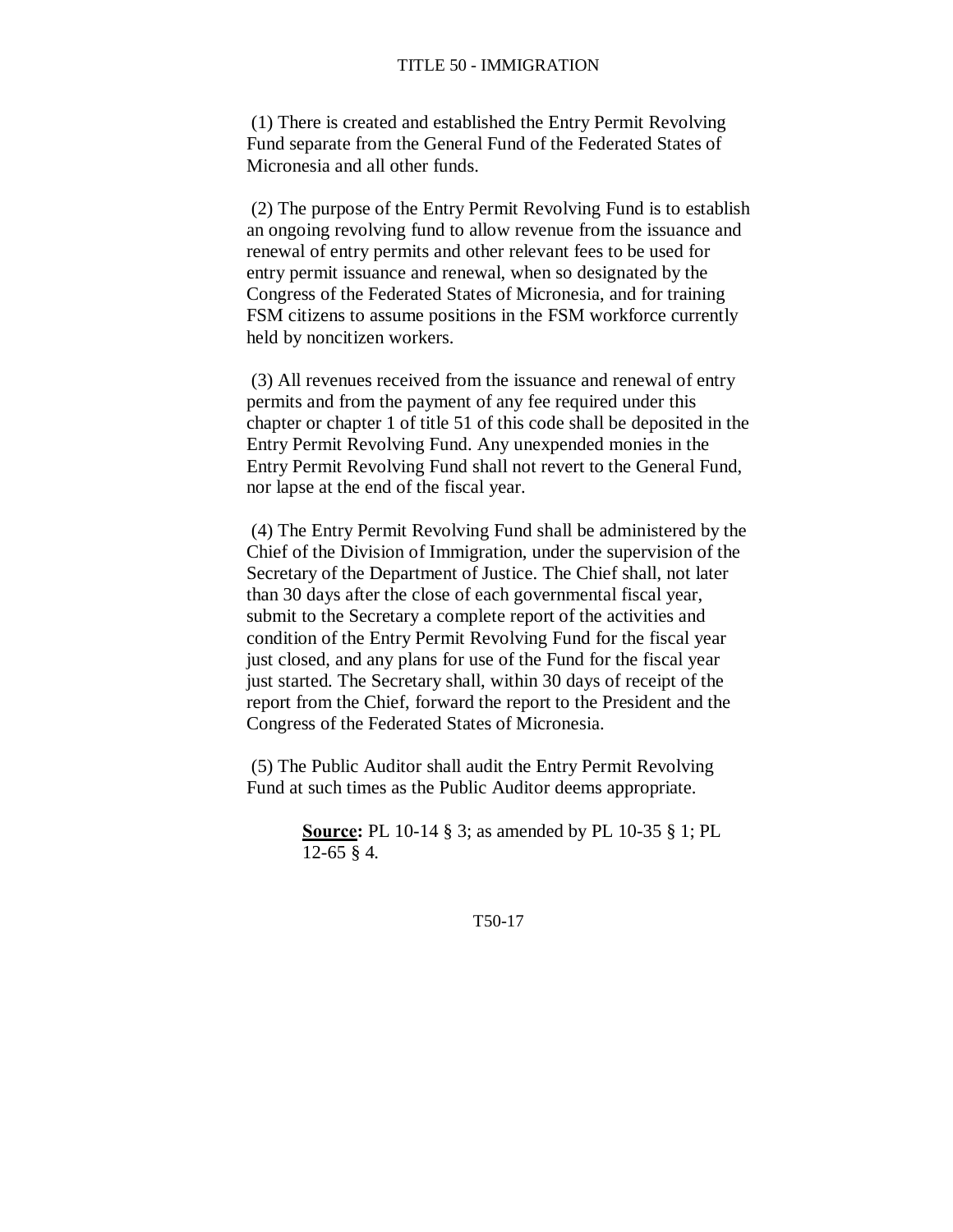**Cross-reference:** The statutory provisions on the President and the Executive are found in title 2 of this code. The statutory provisions on the FSM Congress are found in title 3 of this code. Title 51 of this code is on Labor. The statutory provisions on the Public Auditor are found in chapter 5 of title 55 (Government Finance and Contracts) of this code. The statutory provisions on other revolving funds are found in chapter 6 (Funds) of title 55 of this code.

**Editor's note:** In subsection (3) of this section, the term "of the Code of the Federated States of Micronesia" is replaced by "of this code" for format consistency.

# **§ 114. Penalties.**

(1) Any person who, not being a citizen of the Federated States of Micronesia, unlawfully enters or attempts to enter the Federated States of Micronesia or having lawfully entered, remains willfully and unlawfully after expiration or revocation of his entry authorization, or who violates by act or omission any provision of this chapter or regulations issued pursuant thereto, upon conviction thereof shall be imprisoned for a period of not more than two years, or fined not more than \$10,000, or both.

(2) In lieu of subsection (1) of this section or in addition thereto, any person who unlawfully enters the Federated States of Micronesia or having lawfully entered, willfully and unlawfully remains after expiration or revocation of his entry permit shall be subject to deportation after hearing upon application by the President or his designee to any competent court in the Federated States of Micronesia.

(3) Any carrier violating the provisions of section 109 of this chapter shall be fined \$500 per person for persons not allowed to disembark or returned to an aircraft.

(4) Any person who fails to comply with subsection (5) of section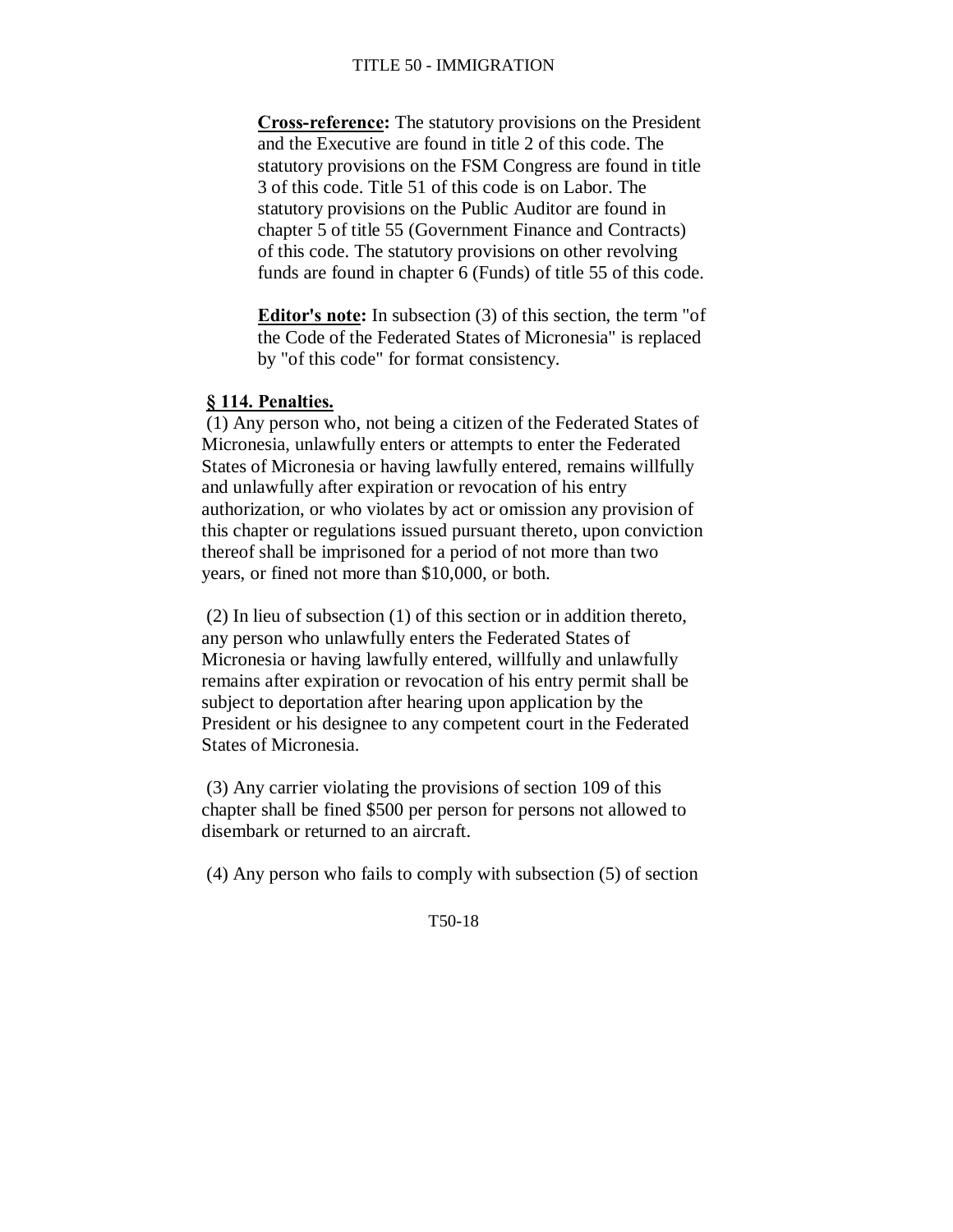103 of this chapter shall lack standing to bring an action in the Supreme Court of the Federated States of Micronesia for accounts due on sales made or contracts entered into during the period of noncompliance.

(5) Notwithstanding subsections (1) and (2) of this section, the President or his designee may issue a citation and collect a fee in such amount provided by regulations against any person who violates any provision of this chapter or regulations issued thereunder. The provisions of subsections (1) and (2) of this section shall apply if the defendant chooses to challenge the citation issued or the fee charged.

> **Source:** TT Code 1966, § 680; TT Code 1970, 53 TTC 62; TT Code 1980, 53 TTC 62; PL 1-79 § 13; PL 1-130 § 4; PL 5-54 § 3; PL 5-105 § 6, modified; renumbered by PL 10-14 § 4; PL 11-21 § 1.

> **Editor's note:** Subsection (3) of this section was suspended by the High Commissioner on January 19, 1981. See Secretarial Order 3039 § 4.

**Cross-reference:** The statutory provisions on the President and the Executive are found in title 2 of this code. The statutory provisions on the FSM Supreme Court are found in title 4 of this code.

**Case annotations:** An alien must willfully fail to depart the FSM upon expiration of entry authorization to be guilty of a violation of 50 F.S.M.C. 112. Knowledge of the requirement to depart coupled with failure to depart is not enough. There must be an element of voluntariness or purposefulness in the noncitizen's conduct, which will generally require showing a reasonable opportunity to depart, voluntarily rejected, without some justification for the rejection beyond mere personal preferences. *FSM v.*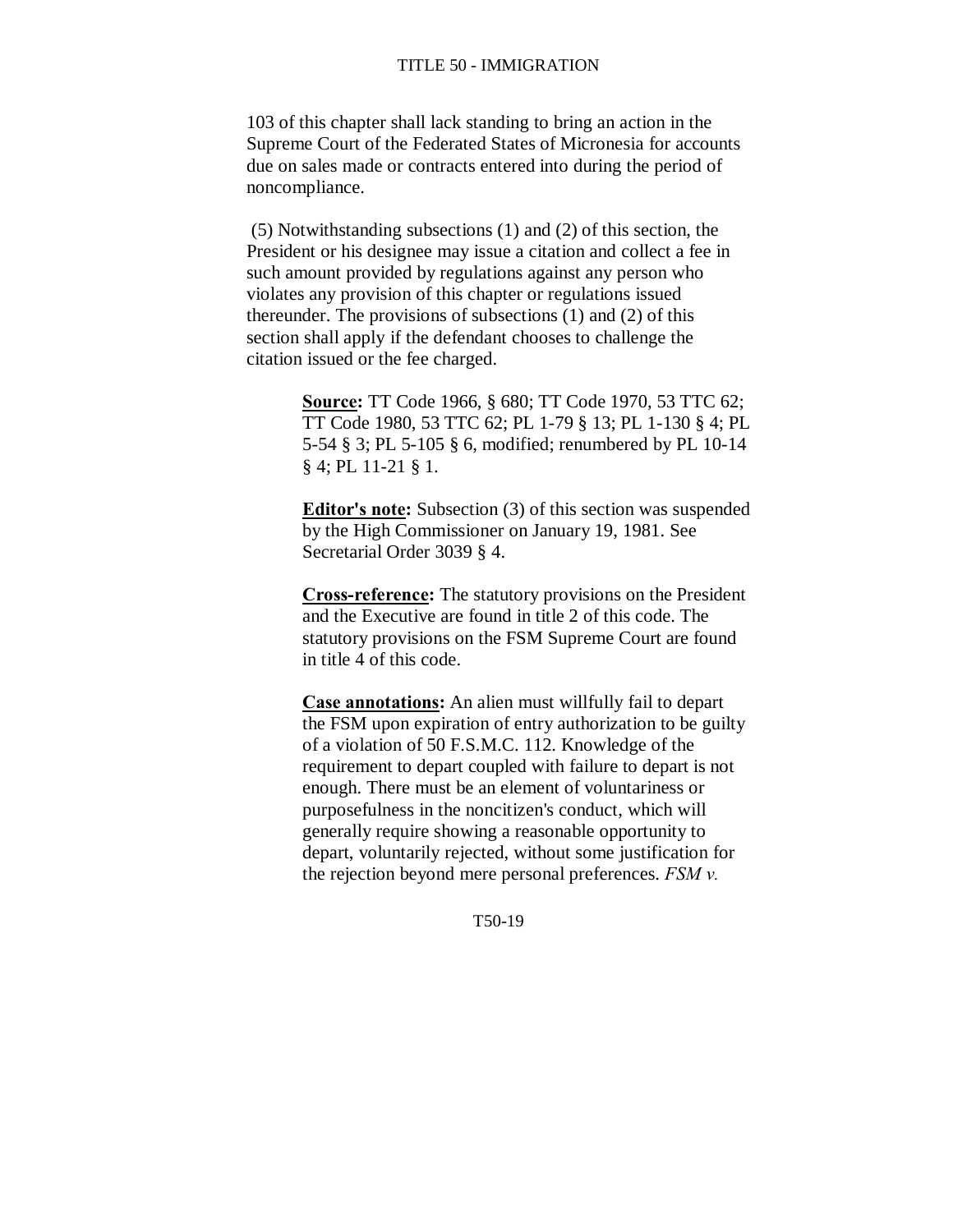*Jorg*, 1 FSM R. 378, 384 (Pon. 1983).

People who choose not to accept funds from their own government needed for departure on the basis that the terms of the offer are too stringent and cannot be met are guilty of willfully and lawfully remaining in the FSM after expiration of entry authorization in violation of 50 F.S.M.C. 112. *FSM v. Jorg*, 1 FSM R. 378, 387 (Pon. 1983).

#### **§ 115. Aircraft and sea vessel responsibilities for overtime.**

The operator of any aircraft or sea vessel landing at any airport or calling at any port in the Federated States of Micronesia shall be responsible for paying an amount equal to the actual costs to the National Government for overtime accrued by the officials responsible for carrying out the purposes of this title, chapter 4 of title 22, and chapter 2 of title 54 whenever such officials are required to carry out their official duties relating to the aircraft or sea vessel at a time outside of the official's ordinary working hours. The respective heads of the Division of Immigration and Labor of the Department of Justice, the Agriculture Unit of the Department of Resources and Development, and the Division of Customs and Tax Administration of the Department of Finance and Administration shall determine the amount payable for each of their respective officials under this section and shall submit invoices to the operator of the aircraft or sea vessel for payment of such amounts on a prompt basis; PROVIDED, HOWEVER, in the case an aircraft or sea vessel's arrival is for one time only or is likely to occur at infrequent intervals the invoice shall be made as soon as possible after the arrival of the vessel or aircraft, including at the time of arrival itself as may be provided for by regulations. For purposes of this section, overtime means actual hours worked in excess of 40 actual hours per week worked by an official or employee of the National Government. The President shall ensure the promulgation of regulations consistent with this section.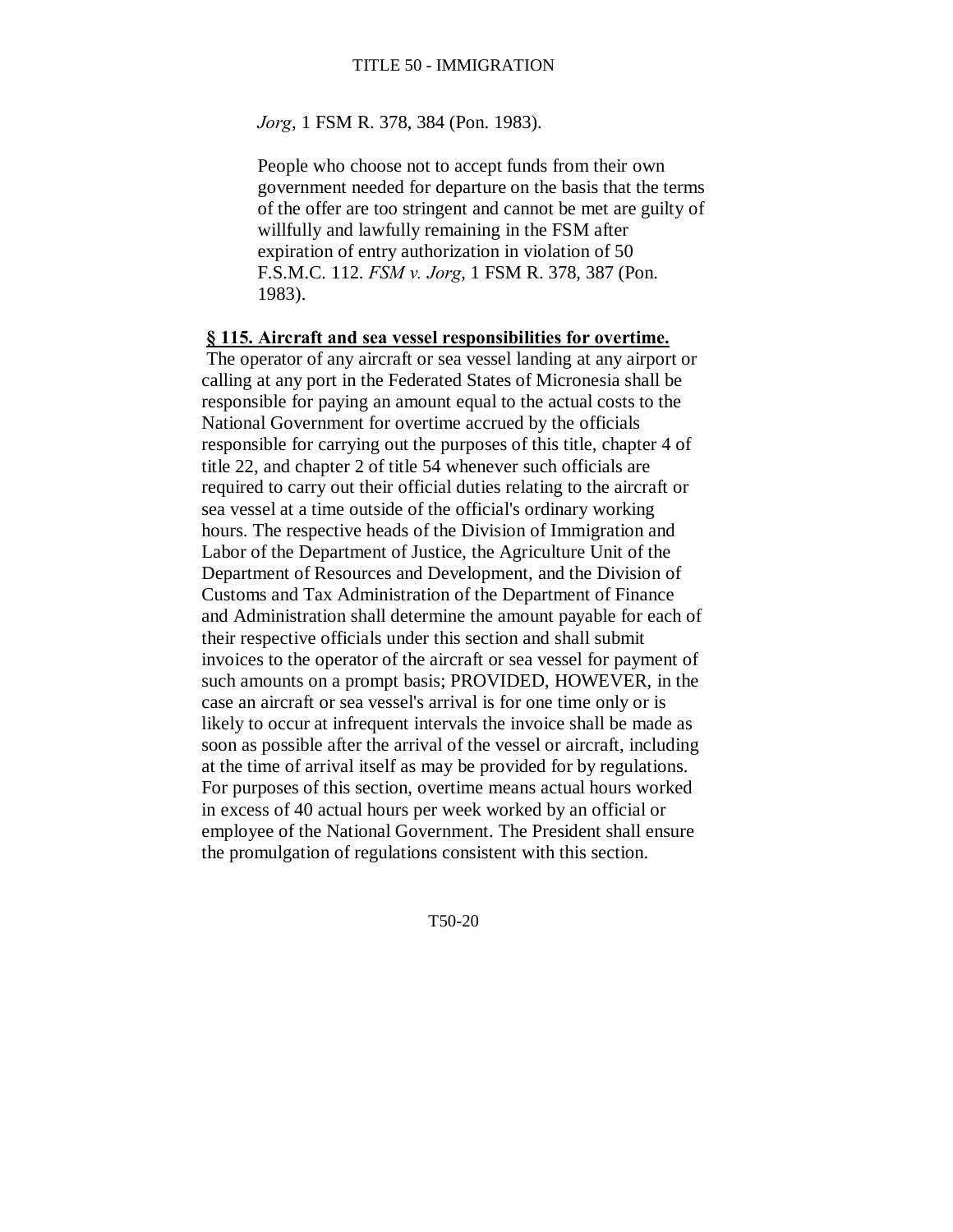**Source:** PL 7-38 § 1; renumbered by PL 10-14 § 4; PL 16- 55 § 1.

**Cross-reference:** Chapter 2 of title 54 (Taxation and Customs) of this code is on Duties and Customs. Chapter 2 of title 22 (Agriculture and Livestock) is on Quarantines. The statutory provisions on the President and the Executive are found in title 2 of this code.

# **§ 116. Hearing and appeal.**

(1) Any person aggrieved by a decision of the Division of Immigration and Labor shall be entitled to a hearing, as set forth in regulations issued pursuant to section 111 of this chapter. Unless otherwise required to preserve national security, hearings shall be conducted in accordance with the administrative procedures set forth in title 17 of this code, except that hearings may be conducted on an expedited basis when provided for by regulation.

(2) Regulations implementing subsection (1) of this section shall provide for an informal hearing before the officer in charge of the local immigration office. Appeals from the decision of the officer in charge of the local immigration office shall be heard by a committee consisting of the Chief of Immigration or, in the event of a conflict of interest on the part of the Chief, his designee, the Secretary of the Department of Justice or his designee, and a representative of the Department of Foreign Affairs. The decisions of the appeal committee shall constitute final agency action for the purposes of title 17 of this code.

**Source:** PL 12-65 § 5.

**Case annotation:** If, on a hearing to determine extraditability the judge deems the evidence sufficient to sustain the charge under the treaty provisions, the judge shall certify the same, together with a copy of all the testimony taken before him, to the Secretary of Foreign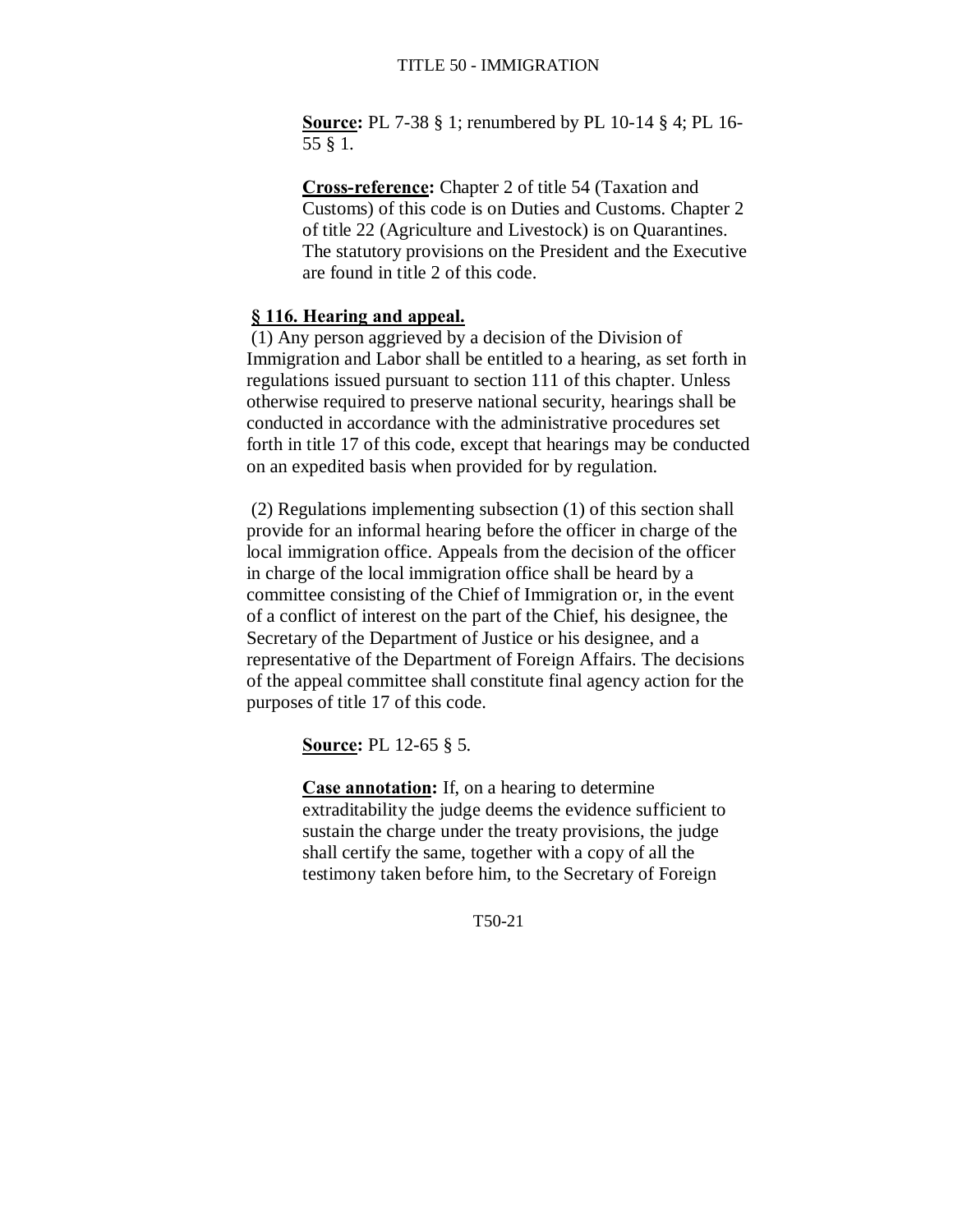Affairs that a warrant may issue upon the requisition of the proper authorities of the foreign government, for the person's surrender according to the treaty's stipulations; and the judge shall issue his warrant for the commitment of the person to be extradited to the proper jail, there to remain until surrender is made. But when no witnesses testified at the hearing, there is no testimony to be transcribed and submitted to the Secretary of Foreign Affairs and counsel for the FSM summarized the papers it filed and when the necessary papers were admitted into evidence and are part of the record, the court will make the certification of sufficient evidence to sustain the charges, but will make no certification of testimony, and when the persons charged are already under house arrest and under FSM Immigration personnel's custody and supervision, no warrant will issue. *In re Extradition of Benny Law Boon Leng*, 13 FSM R. 370, 374 (Yap 2005).

**Editor's note:** In subsection (1) of this section, the term "of the Code of the Federated States of Micronesia" is replaced by "of this code" for format consistency.

### **CHAPTER 2 Passports**

#### **SECTIONS**

- **§ 201. Passport issuance authority.**
- **§ 202. Persons entitled to passports.**
- **§ 203. Application.**
- **§ 204. Fees.**
- **§ 205. Duration of passports.**
- **§ 206. Regulations.**
- **§ 207. Passport Revolving Fund.**

# **§ 201. Passport issuance authority.**

The President or his designee may grant, issue, renew, verify, or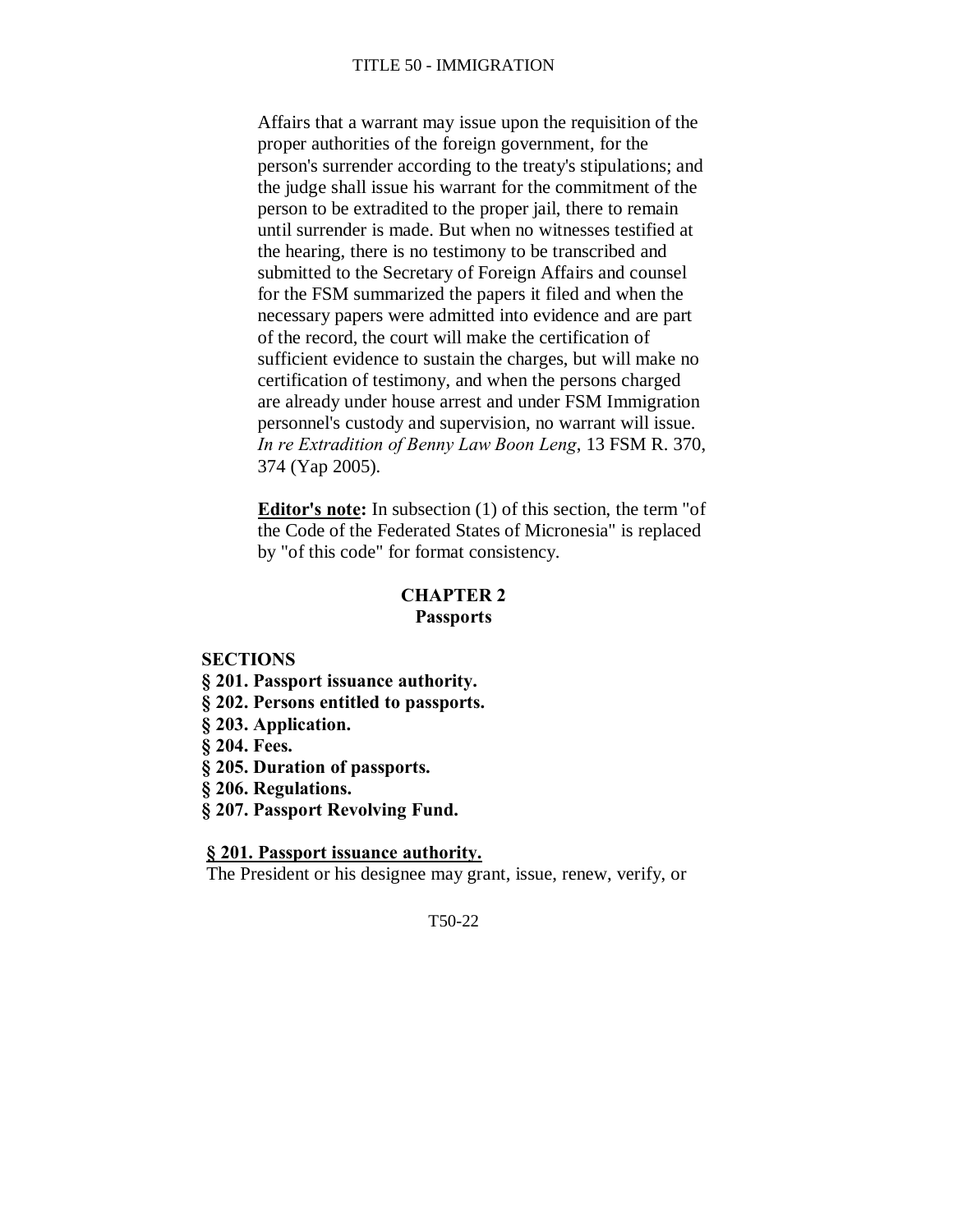revoke passports for and on behalf of the Federated States of Micronesia.

**Source:** PL 4-25 § 1.

**Cross-reference:** FSM Const., art. IX, § 2(c) states as follows:

> Section 2. The following powers are expressly delegated to Congress:

> > . . .

(c) to regulate immigration, emigration, naturalization, and citizenship;

. . .

The provisions of the Constitution are found in Part I of this code.

The statutory provisions on the President and the Executive are found in title 2 of this code.

# **§ 202. Persons entitled to passports.**

No passport shall be granted to any person other than a citizen of the Federated States of Micronesia.

**Source:** PL 4-25 § 2.

**Cross-reference:** The constitutional provisions on Citizenship are found in FSM Const., art. III.The provisions of the Constitution are found in Part I of this code. The statutory provisions on Citizenship are found in title 7 of this code.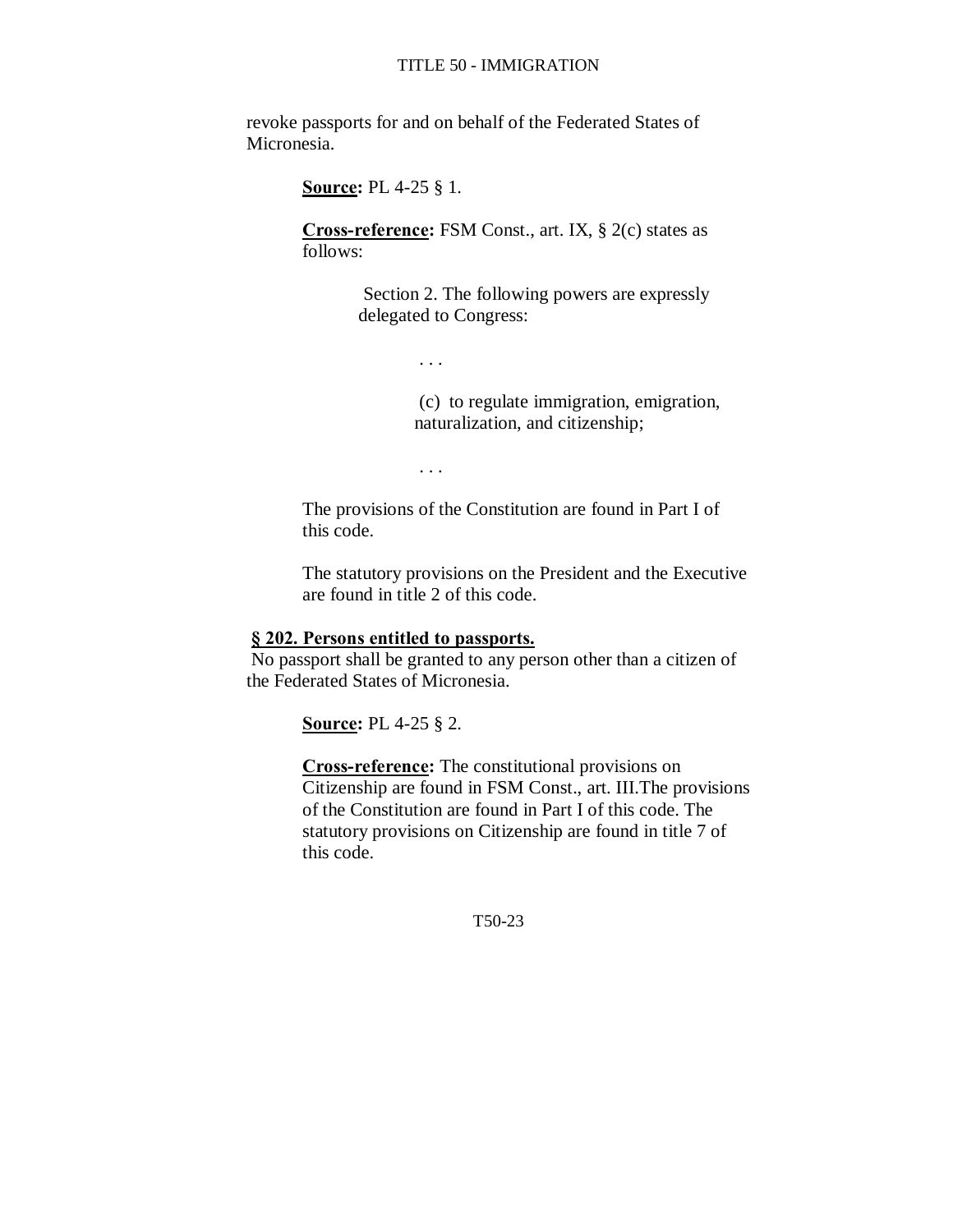**Case annotation:** As a general rule, a properly filed notice of appeal transfers jurisdiction from the trial court to the appellate court, but a specific provision in the rules will control rather than a general rule to the extent that they conflict. Thus an application for release after a judgment of conviction must be made in the first instance in the court appealed from and thereafter, if an appeal is pending, a motion for release, or for modification of the conditions of release, pending review may be made to the Chuuk State Supreme Court appellate division or to a justice thereof. So that when the defendant brought an earlier motion for stay pending appeal which was granted, he should have argued the release of his passport at that time when the issue was properly before the trial court, since the considerations a court is required to undertake when granting a release pending appeal involve contemplation and possible imposition of conditions for release. *Chuuk v. Billimon*, 17 FSM R. 313, 317 (Chk. S. Ct. Tr. 2010).

#### **§ 203. Application.**

An application for a passport shall be made in such form and with such information as may be required by the President or his designee. The application and its contents shall be sworn to by the applicant. The giving of any false or misleading information in the application may be grounds for denial of the passport.

**Source:** PL 4-25 § 3.

**Cross-reference:** The statutory provisions on the President and the Executive are found in title 2 of this code.

#### **§ 204. Fees.**

An application for a passport shall be accompanied by the payment of a fee. An application for renewal of a valid passport shall be accompanied by a fee. The President may by executive order or regulation establish different fees for application or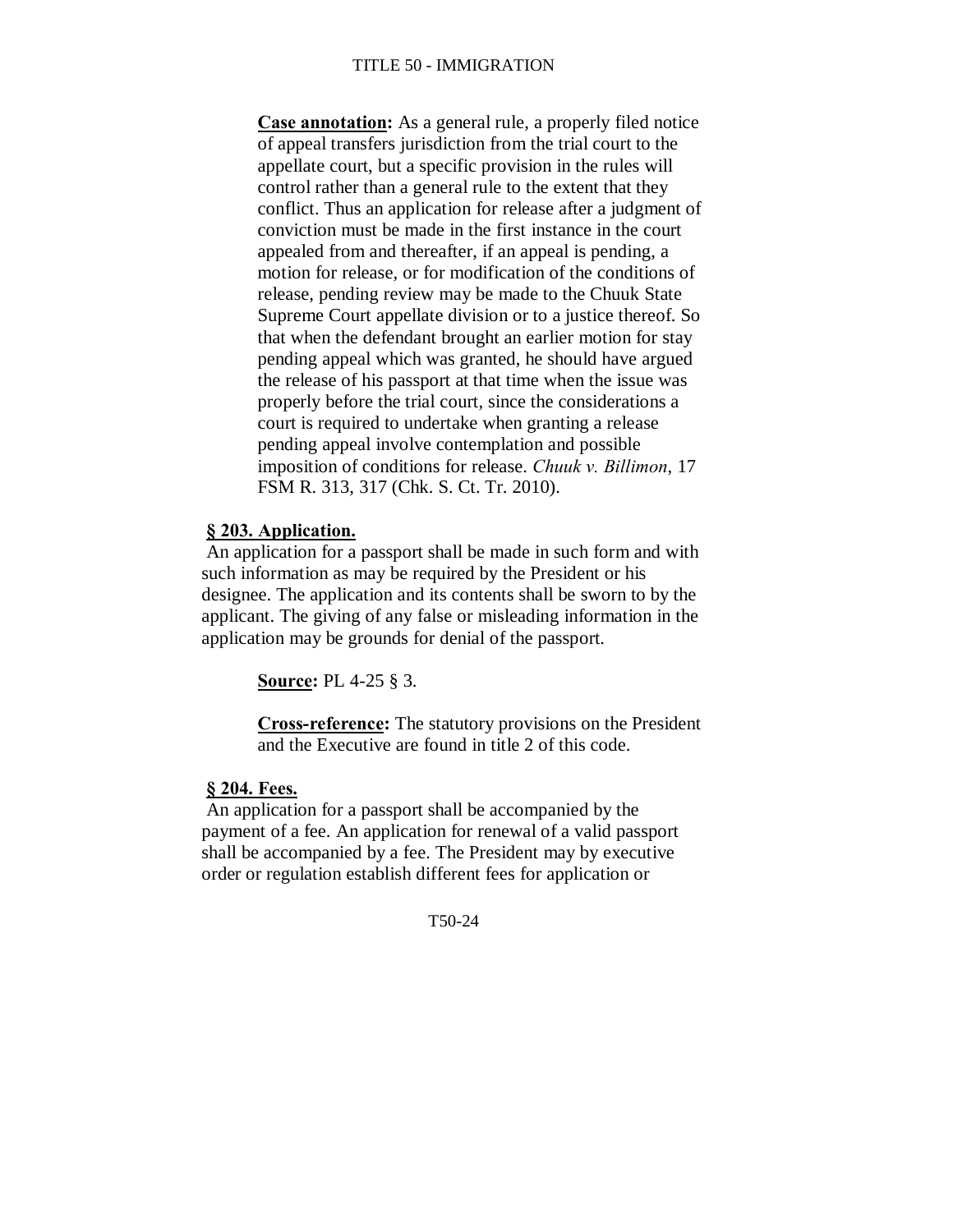renewal.

**Source:** PL 4-25 § 4; PL 14-28 § 1.

**Cross-reference:** The statutory provisions on the President and the Executive are found in title 2 of this code.

### **§ 205. Duration of passports.**

(1) A passport issued after the effective date of this Act shall be valid for a period of five years from the date of issuance or renewal, except a shorter period of validity may be established by regulation for minors, senior citizens, and holders of official and diplomatic passports.

(2) For the avoidance of doubt, all passports issued before the effective date of this Act shall be valid for a period of ten years.

> **Source:** PL 4-25 § 5; PL 10-140 § 1; PL 14-28 § 2; PL 14- 85 § 1.

# **§ 206. Regulations.**

The President of the Federated States of Micronesia is authorized to promulgate regulations consistently with sections 201 through 205 of this chapter to effectuate the intent and purpose thereof.

**Source:** PL 4-25 § 6.

**Cross-reference:** The statutory provisions on the President and the Executive are found in title 2 of this code. The statutory provisions on Administrative Procedure are found in title 17 of this code.

### **§ 207. Passport Revolving Fund.**

(1) There is created and established the Passport Revolving Fund, hereinafter referred to as the "Fund," separate from the General Fund of the Federated States of Micronesia and all other funds.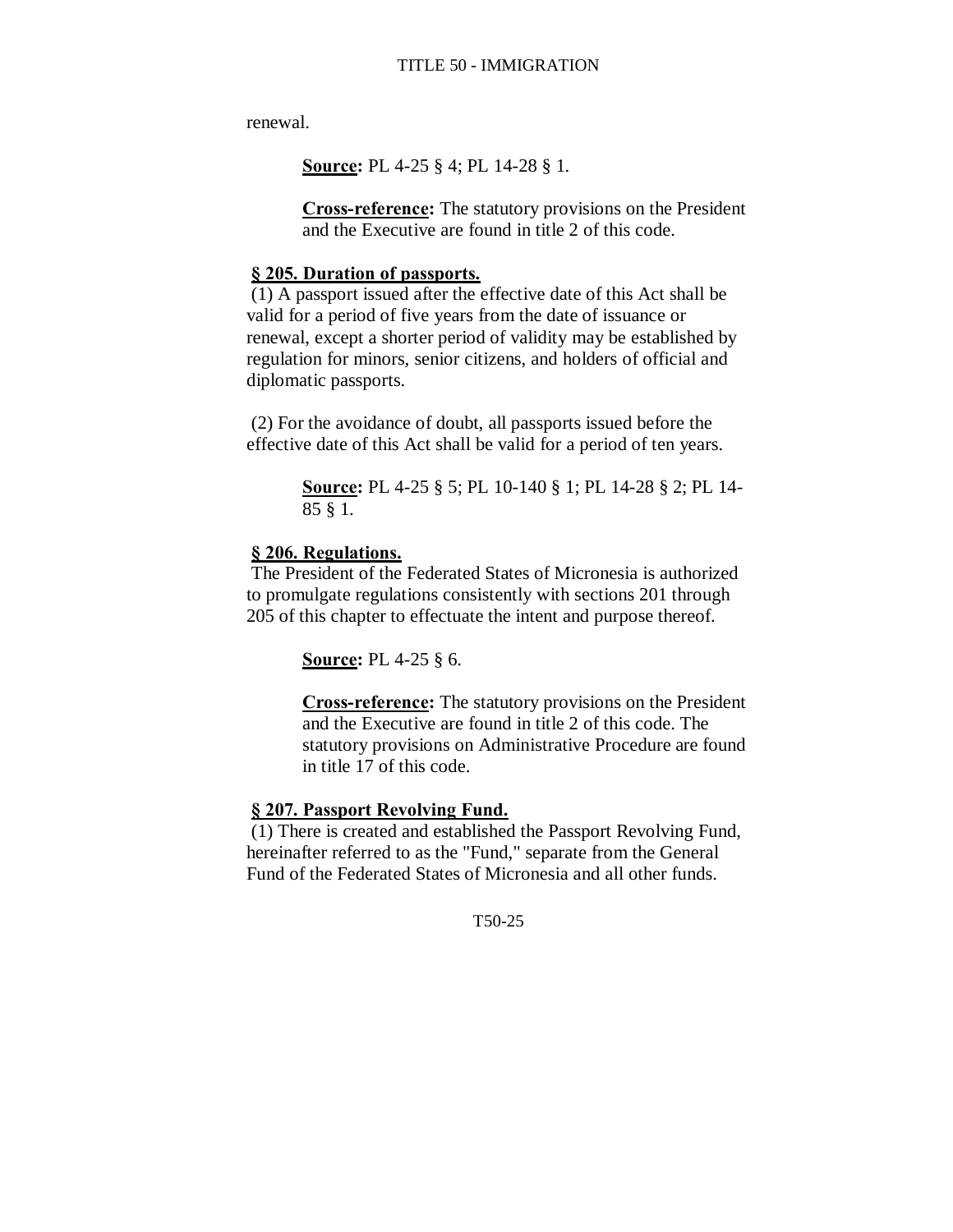(2) The purpose of the Fund is to establish an ongoing revolving fund to allow appropriations for, and revenues from, the issuance and renewal of passports to be used for passport issuance and renewal.

(3) All future appropriations for, and revenues received from the issuance and renewal of passports shall be deposited in the Fund; provided, that at no time shall the total of monies in the Fund exceed \$100,000; and provided further, that any revenues received from the issuance and renewal of passports which would cause the total amount of monies in the Fund to exceed \$100,000 shall be deposited in the General Fund of the Federated States of Micronesia; except that during the fiscal year ending in September 2006, the total amount of monies in the Fund shall not exceed \$500,000. Any unexpended monies in this Fund shall not revert to the General Fund nor lapse at the end of the fiscal year.

(4) The Fund shall be administered by the Chief of the Division of Immigration. The Chief shall, not later than 30 days after the close of each governmental fiscal year, submit to the Attorney General a complete report of the activities and condition of the Fund for the fiscal year just closed. The Attorney General shall, within 30 days of receipt of the report from the Chief, forward the report to the President and the Congress of the Federated States of Micronesia.

(5) The Public Auditor shall audit the Fund at such times as the Public Auditor deems appropriate.

**Source:** PL 4-68 § 1; PL 14-28 § 3.

**Cross-reference:** The statutory provisions on the Public Auditor are found in chapter 5 of title 55 (Government Finance and Contracts) of this code. The statutory provisions on other imprest and revolving funds are found in chapter 6 of title 55 (Government Finance and Contracts)